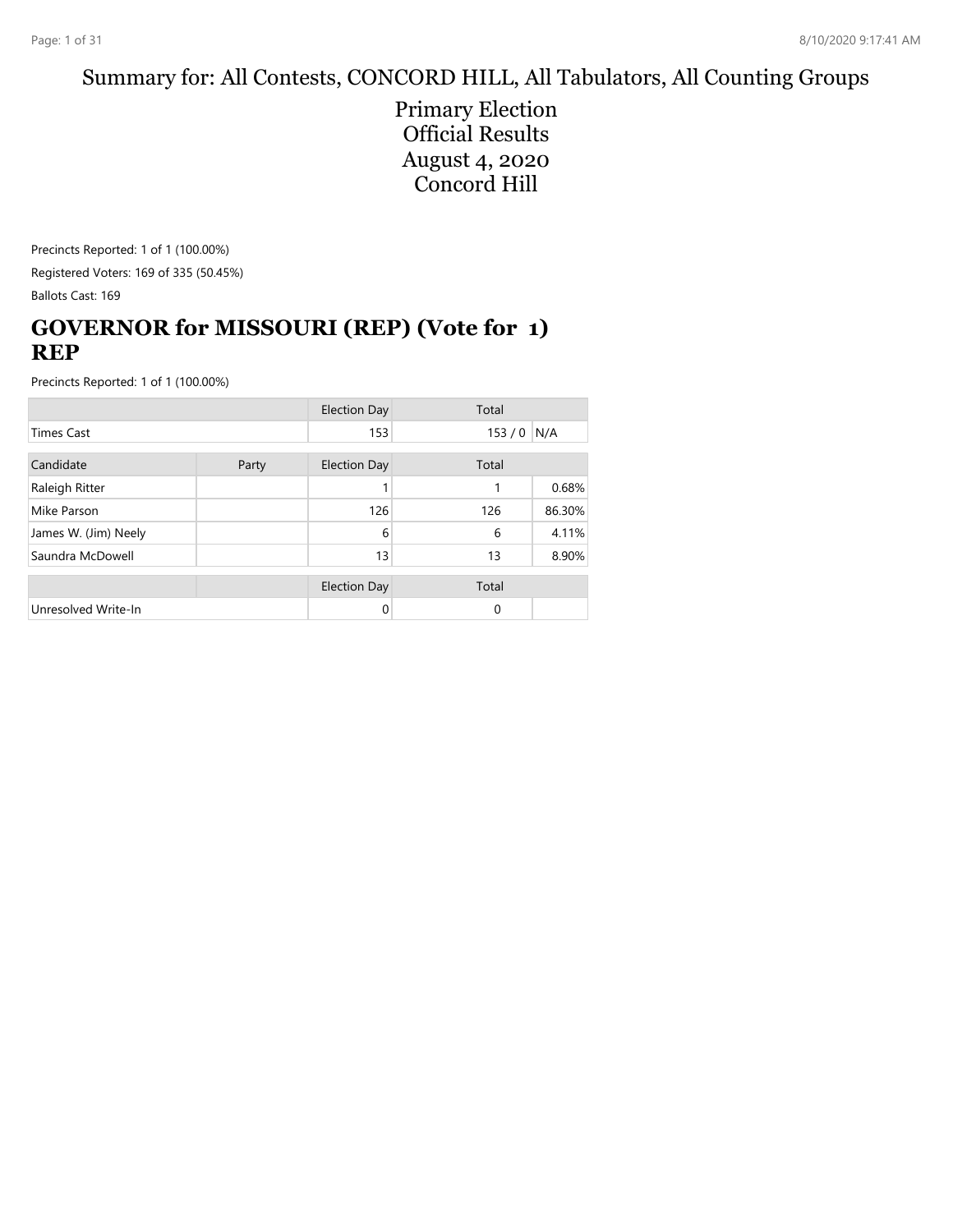## **GOVERNOR for MISSOURI (DEM) (Vote for 1) DEM**

|                                   |       | <b>Election Day</b> | Total    |        |
|-----------------------------------|-------|---------------------|----------|--------|
| <b>Times Cast</b>                 |       | 12                  | 12/0     | N/A    |
| Candidate                         | Party | <b>Election Day</b> | Total    |        |
| Nicole Galloway                   |       | 9                   | 9        | 75.00% |
| Jimmie Matthews                   |       |                     | 1        | 8.33%  |
| Antoin Johnson                    |       | $\Omega$            | $\Omega$ | 0.00%  |
| Eric Morrison                     |       | $\overline{c}$      | 2        | 16.67% |
| Robin John Daniel Van<br>Quaethem |       | 0                   | $\Omega$ | 0.00%  |
|                                   |       | <b>Election Day</b> | Total    |        |
| Unresolved Write-In               |       | 0                   | 0        |        |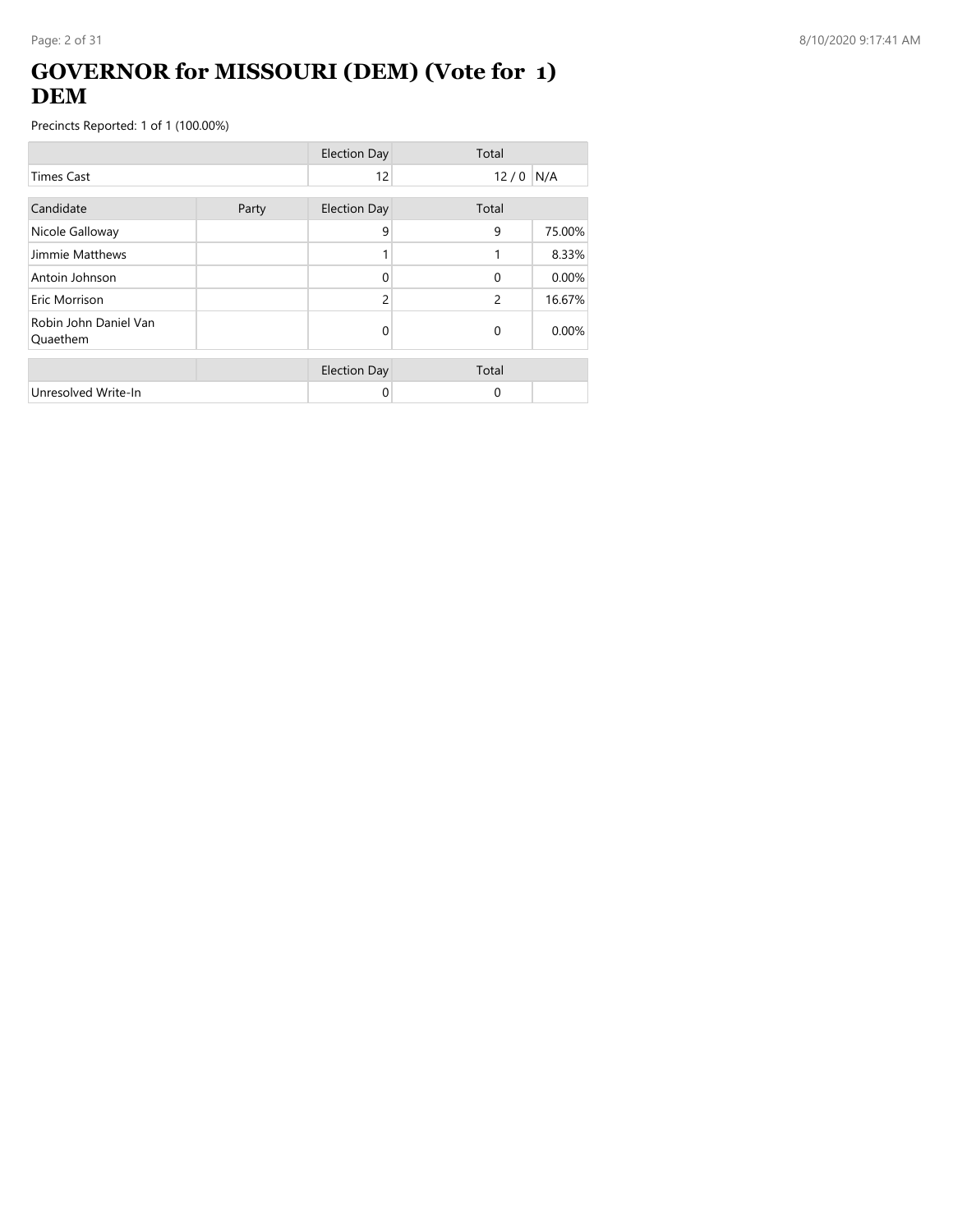#### **GOVERNOR for MISSOURI (LIB) (Vote for 1) LIB**

|                     |       | <b>Election Day</b> | Total     |     |
|---------------------|-------|---------------------|-----------|-----|
| <b>Times Cast</b>   |       | 0                   | $0/0$ N/A |     |
|                     |       |                     |           |     |
| Candidate           | Party | <b>Election Day</b> | Total     |     |
| <b>Rik Combs</b>    |       | 0                   | 0         | N/A |
|                     |       |                     |           |     |
|                     |       | <b>Election Day</b> | Total     |     |
| Unresolved Write-In |       |                     | 0         |     |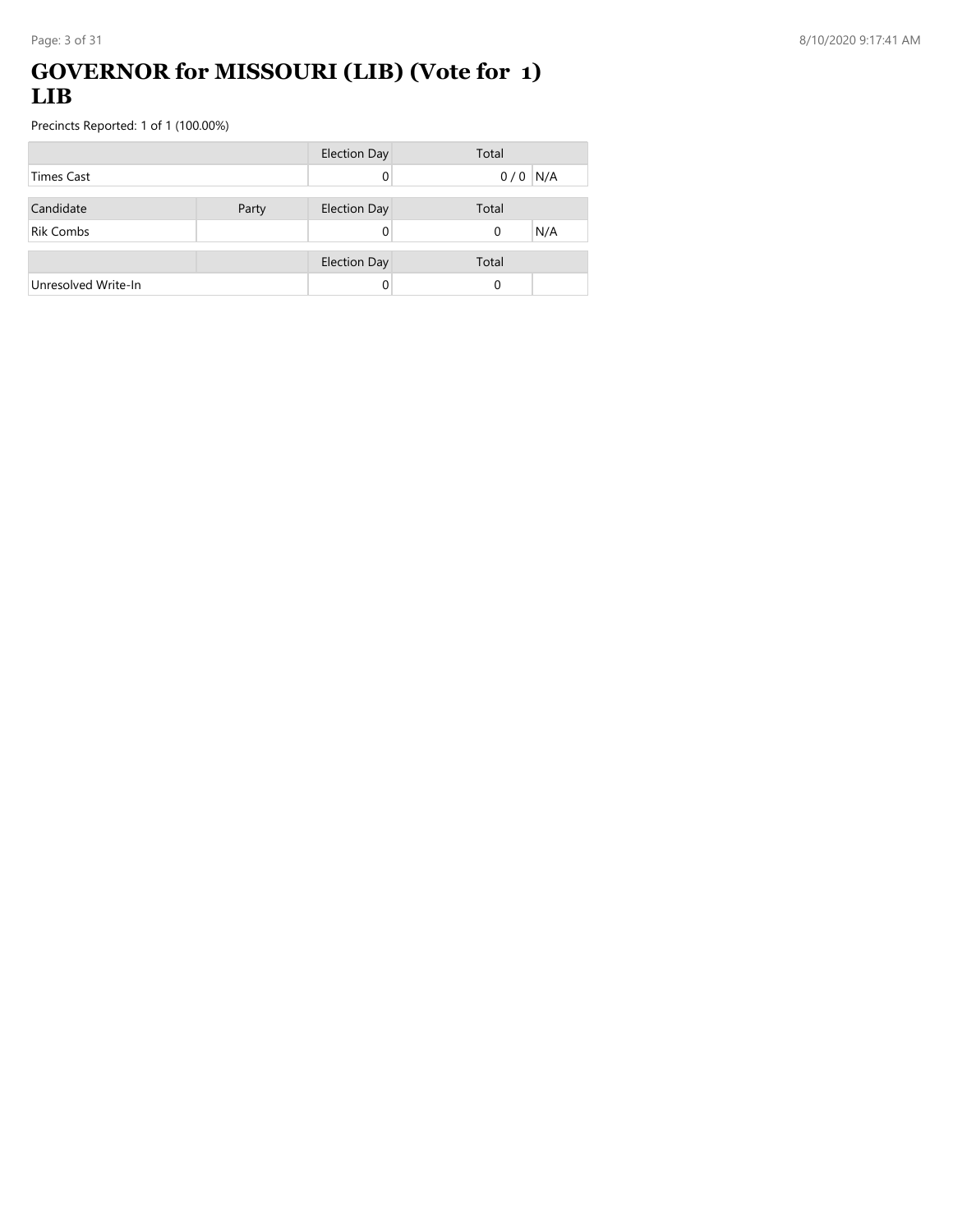### **GOVERNOR for MISSOURI (GRN) (Vote for 1) GRN**

|                     |       | <b>Election Day</b> | Total           |
|---------------------|-------|---------------------|-----------------|
| <b>Times Cast</b>   |       |                     | N/A<br>0/0      |
|                     |       |                     |                 |
| Candidate           | Party | <b>Election Day</b> | Total           |
| Jerome Howard Bauer |       |                     | N/A<br>$\Omega$ |
|                     |       |                     |                 |
|                     |       | <b>Election Day</b> | Total           |
| Unresolved Write-In |       |                     | 0               |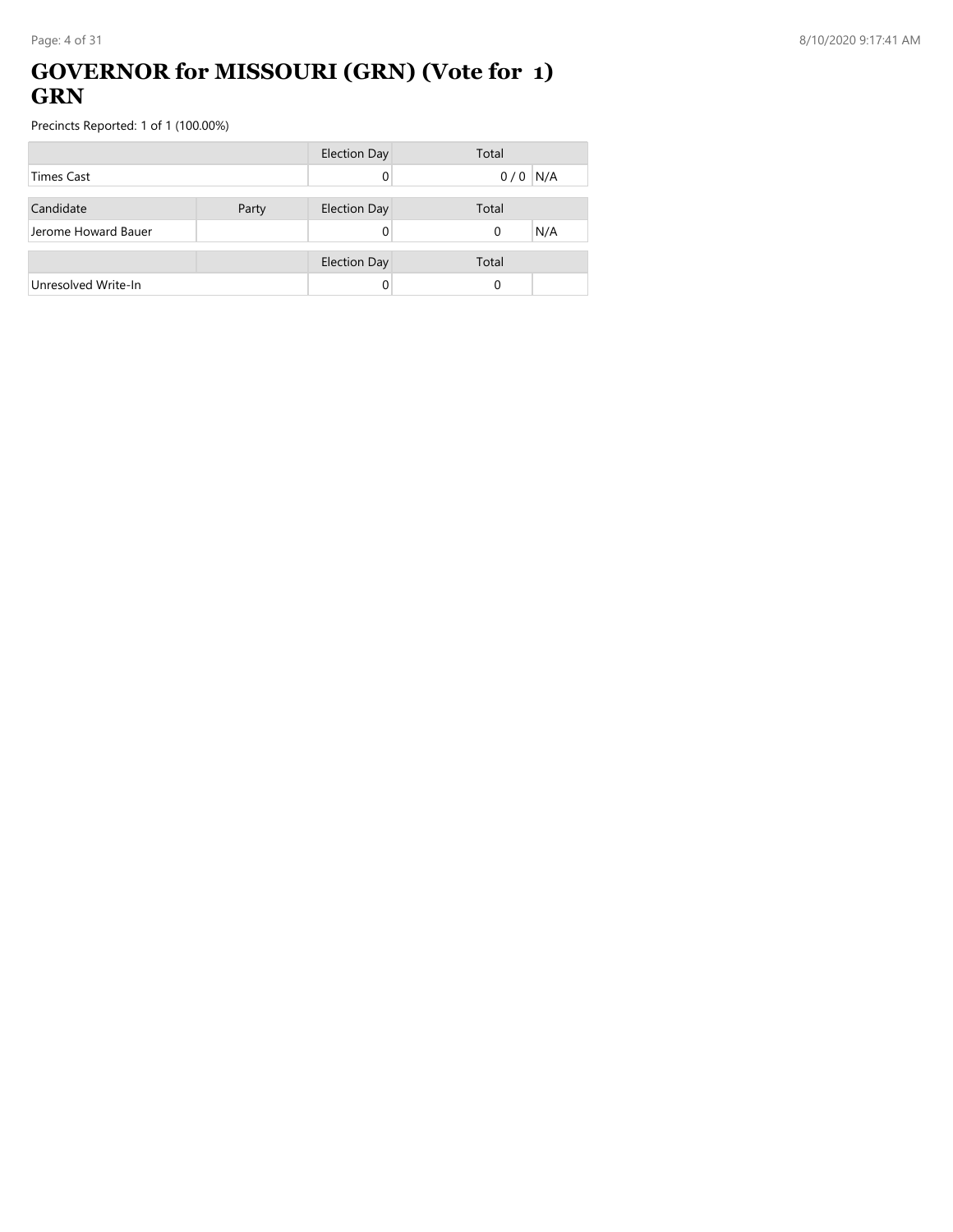### **LIEUTENANT GOVERNOR for MISSOURI (REP) (Vote for 1) REP**

|                     |       | <b>Election Day</b> | Total          |        |
|---------------------|-------|---------------------|----------------|--------|
| <b>Times Cast</b>   |       | 153                 | $153/0$ N/A    |        |
| Candidate           | Party | <b>Election Day</b> | Total          |        |
| Arnie C. AC Dienoff |       | 4                   | $\overline{4}$ | 3.23%  |
| Mike Kehoe          |       | 80                  | 80             | 64.52% |
| Aaron T Wisdom      |       | 4                   | $\overline{4}$ | 3.23%  |
| Mike Carter         |       | 36                  | 36             | 29.03% |
|                     |       | <b>Election Day</b> | Total          |        |
| Unresolved Write-In |       | 0                   | $\Omega$       |        |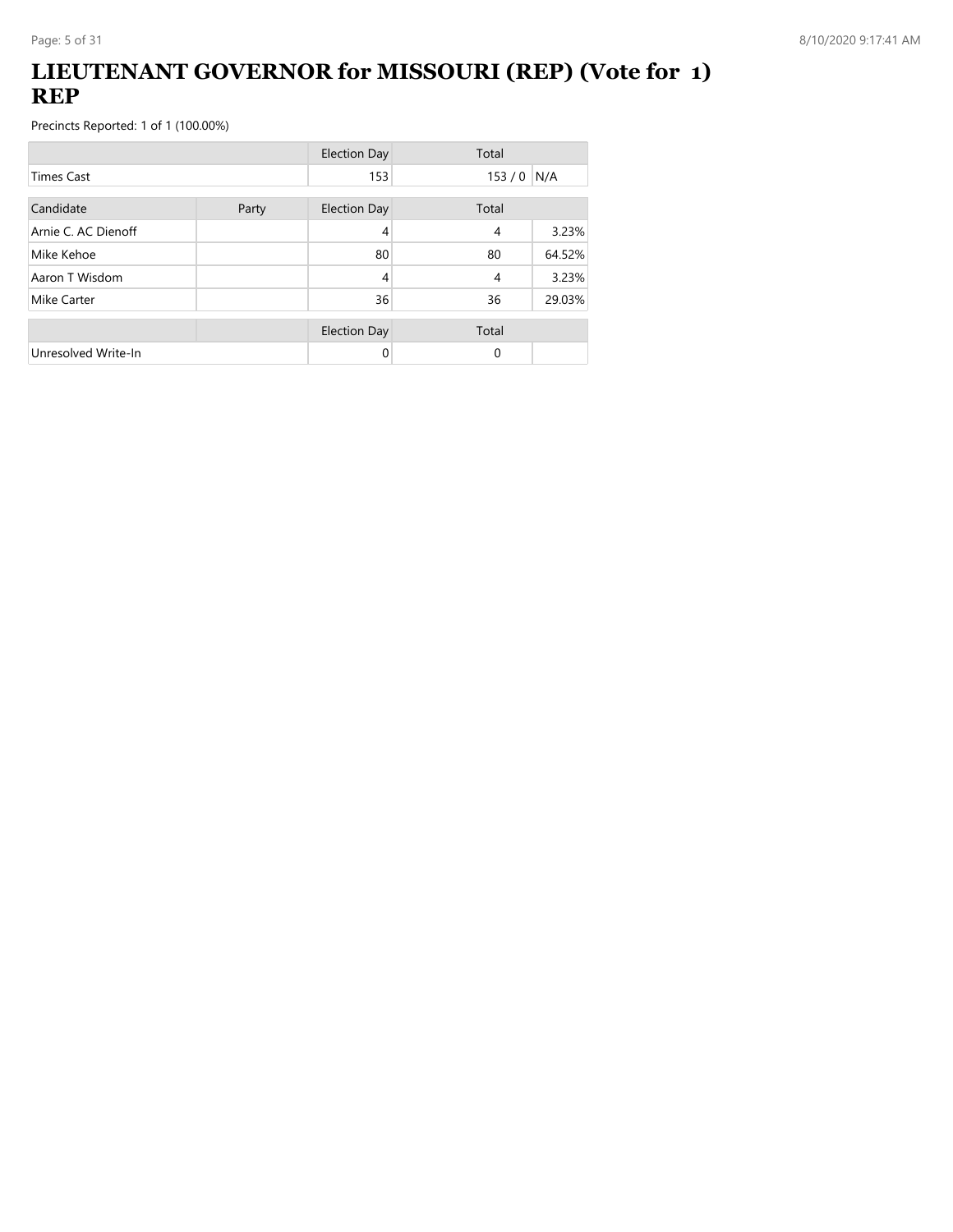## **LIEUTENANT GOVERNOR for MISSOURI (DEM) (Vote for 1) DEM**

|                     |       | <b>Election Day</b> | Total |        |
|---------------------|-------|---------------------|-------|--------|
| Times Cast          |       | 12                  | 12/0  | N/A    |
| Candidate           | Party | <b>Election Day</b> | Total |        |
| Gregory A Upchurch  |       | 4                   | 4     | 33.33% |
| Alissia Canady      |       | 8                   | 8     | 66.67% |
|                     |       | <b>Election Day</b> | Total |        |
| Unresolved Write-In |       | 0                   | 0     |        |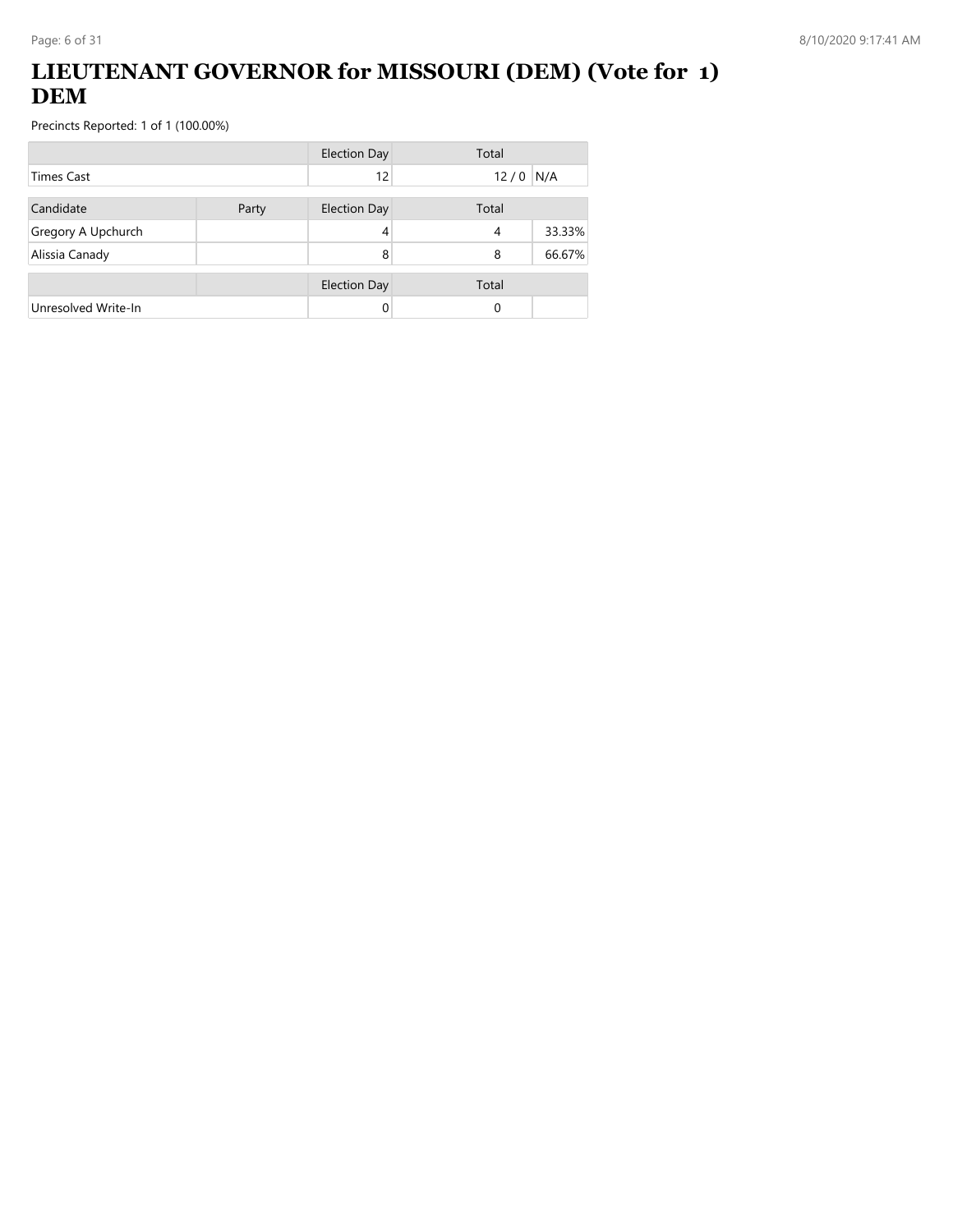## **LIEUTENANT GOVERNOR for MISSOURI (LIB) (Vote for 1) LIB**

|                     |       | <b>Election Day</b> | Total     |
|---------------------|-------|---------------------|-----------|
| <b>Times Cast</b>   |       |                     | $0/0$ N/A |
| Candidate           |       |                     | Total     |
|                     | Party | <b>Election Day</b> |           |
| <b>Bill Slantz</b>  |       |                     | N/A<br>0  |
|                     |       | <b>Election Day</b> | Total     |
| Unresolved Write-In |       |                     | 0         |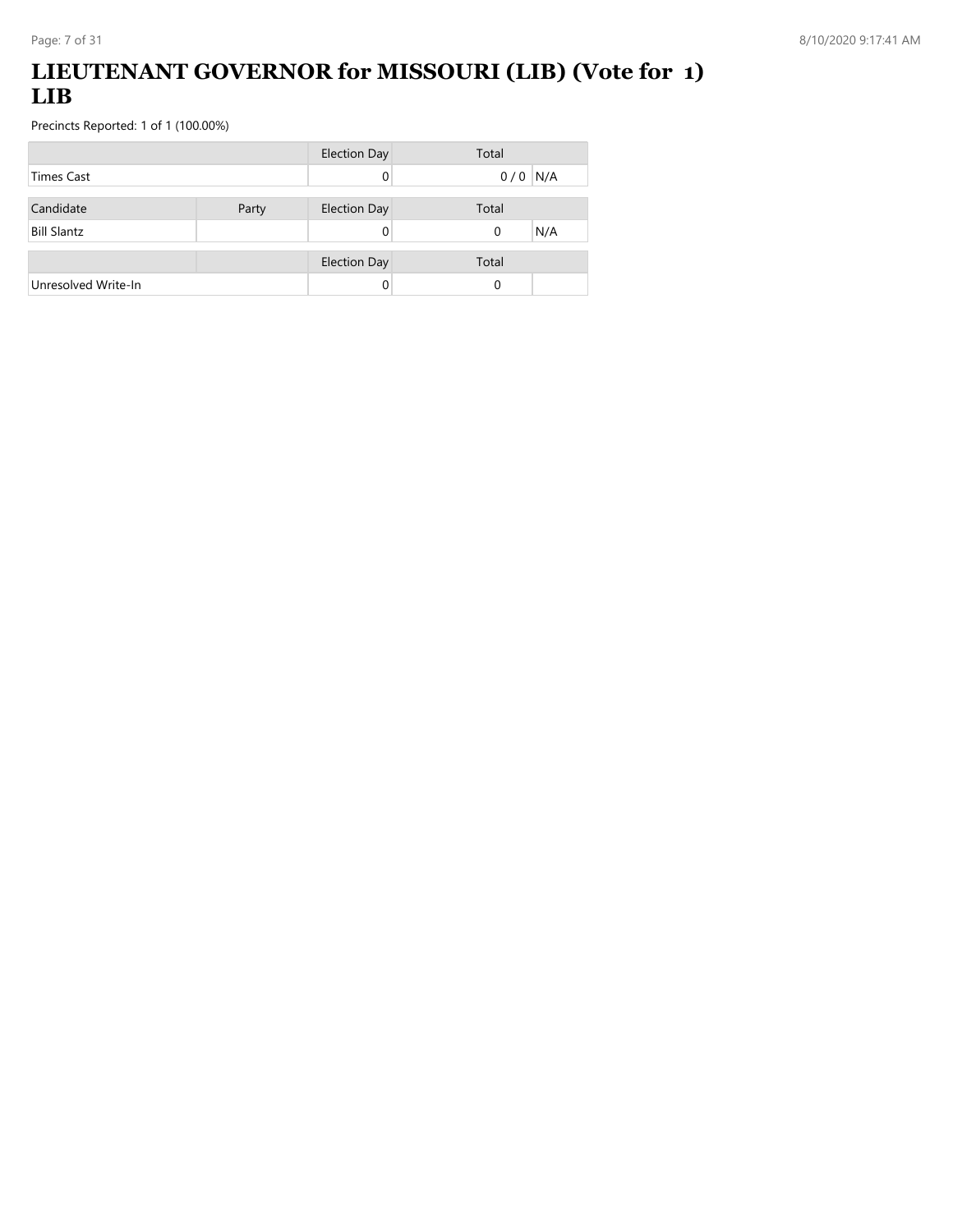## **LIEUTENANT GOVERNOR for MISSOURI (GRN) (Vote for 1) GRN**

|                     |       | <b>Election Day</b> | Total           |
|---------------------|-------|---------------------|-----------------|
| <b>Times Cast</b>   |       |                     | $0/0$ N/A       |
| Candidate           | Party | <b>Election Day</b> | Total           |
| Kelley Dragoo       |       |                     | N/A<br>$\Omega$ |
|                     |       | <b>Election Day</b> | Total           |
| Unresolved Write-In |       |                     | 0               |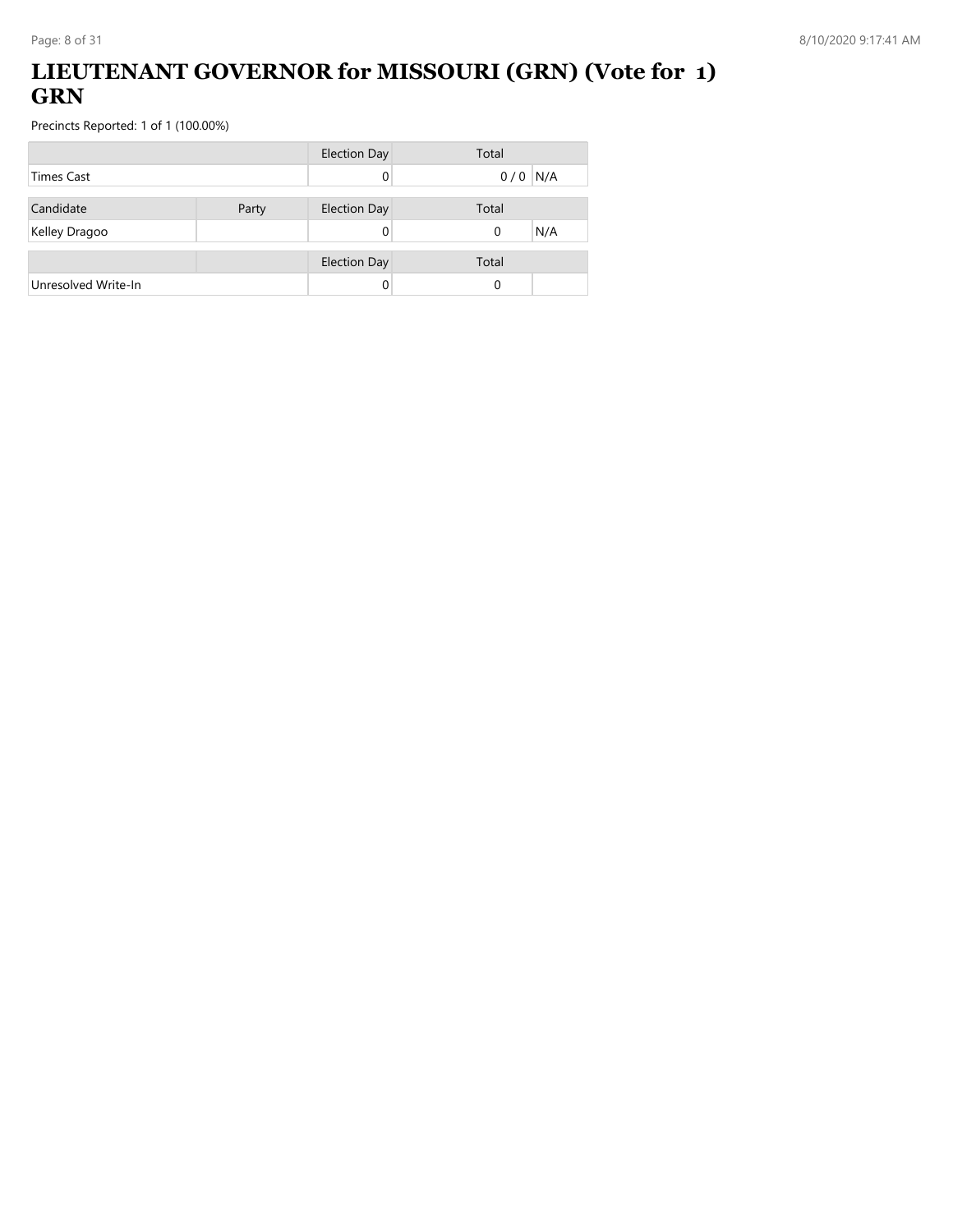## **SECRETARY OF STATE for MISSOURI (REP) (Vote for 1) REP**

|                        |       | <b>Election Day</b> | Total          |
|------------------------|-------|---------------------|----------------|
| <b>Times Cast</b>      |       | 153                 | $153/0$ N/A    |
| Candidate              | Party | <b>Election Day</b> | Total          |
| John R. (Jay) Ashcroft |       | 123                 | 100.00%<br>123 |
|                        |       | <b>Election Day</b> | Total          |
| Unresolved Write-In    |       | 0                   | 0              |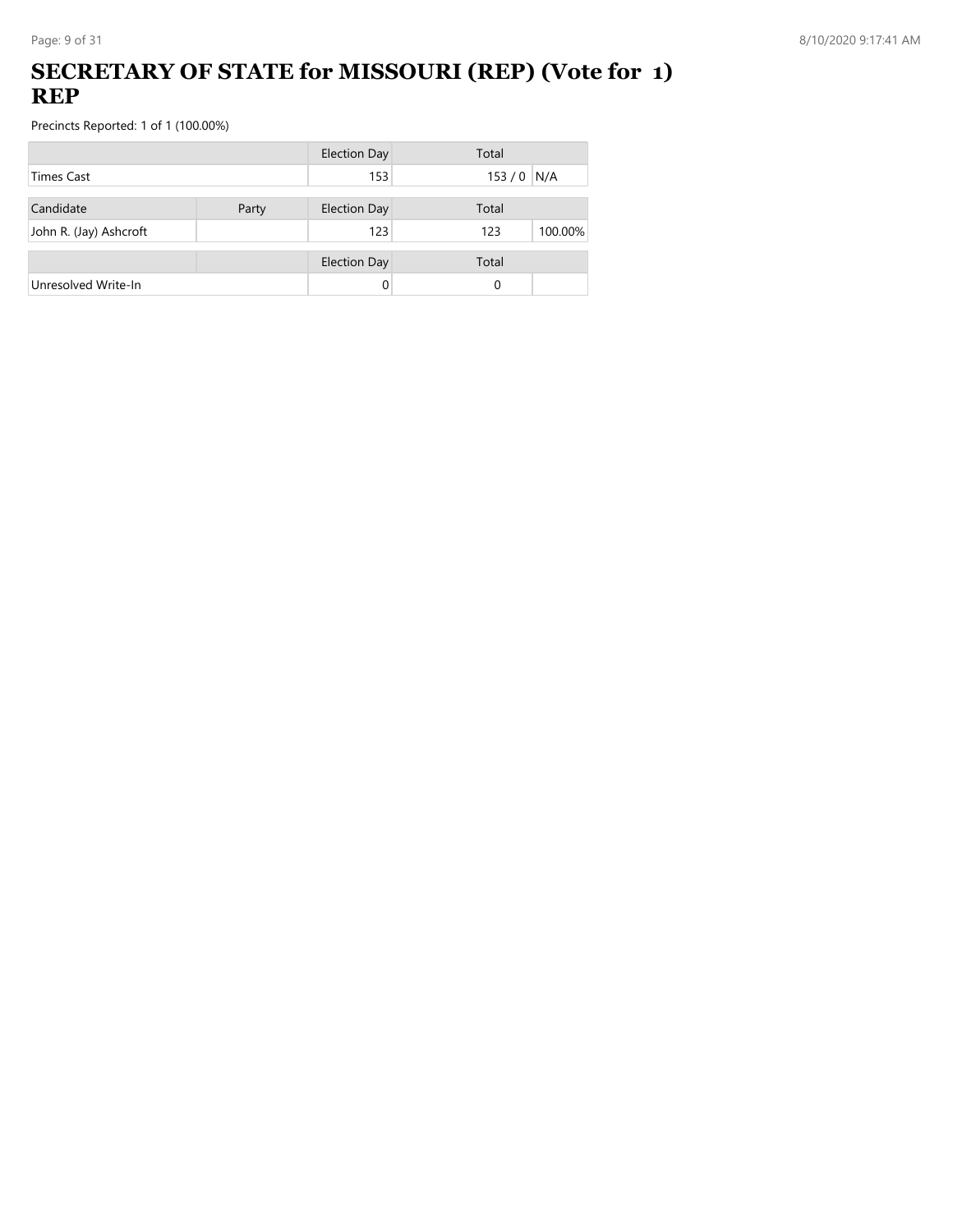## **SECRETARY OF STATE for MISSOURI (DEM) (Vote for 1) DEM**

|                     |       | <b>Election Day</b> | Total        |
|---------------------|-------|---------------------|--------------|
| Times Cast          |       | 12                  | $12/0$ N/A   |
| Candidate           | Party | <b>Election Day</b> | Total        |
| Yinka Faleti        |       | 9                   | 100.00%<br>9 |
|                     |       | <b>Election Day</b> | Total        |
| Unresolved Write-In |       |                     | 0            |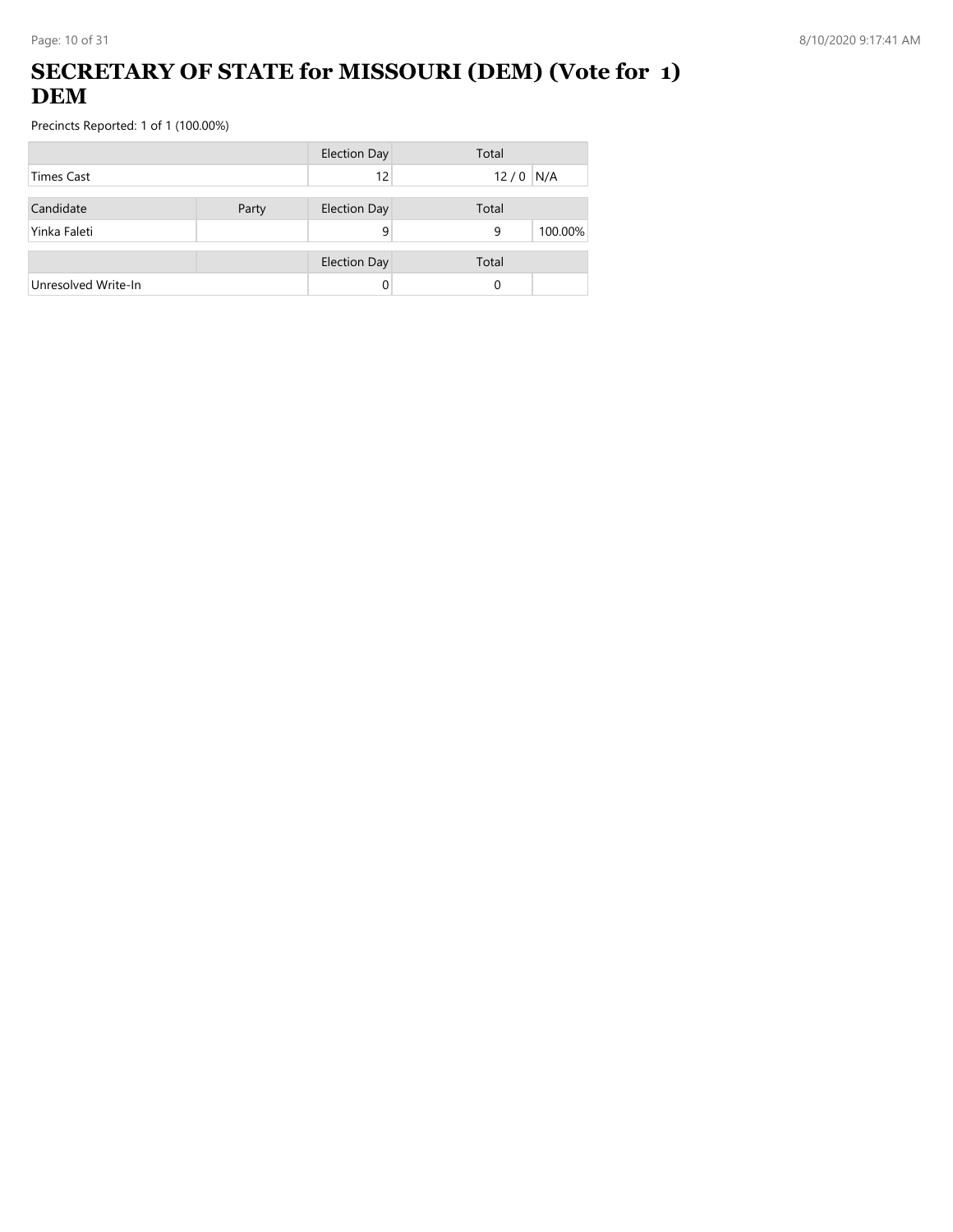### **SECRETARY OF STATE for MISSOURI (LIB) (Vote for 1) LIB**

|                     |       | <b>Election Day</b> | Total           |
|---------------------|-------|---------------------|-----------------|
| <b>Times Cast</b>   |       |                     | $0/0$ N/A       |
|                     |       |                     |                 |
| Candidate           | Party | <b>Election Day</b> | Total           |
| Carl Herman Freese  |       |                     | N/A<br>$\Omega$ |
|                     |       |                     |                 |
|                     |       | <b>Election Day</b> | Total           |
| Unresolved Write-In |       |                     | 0               |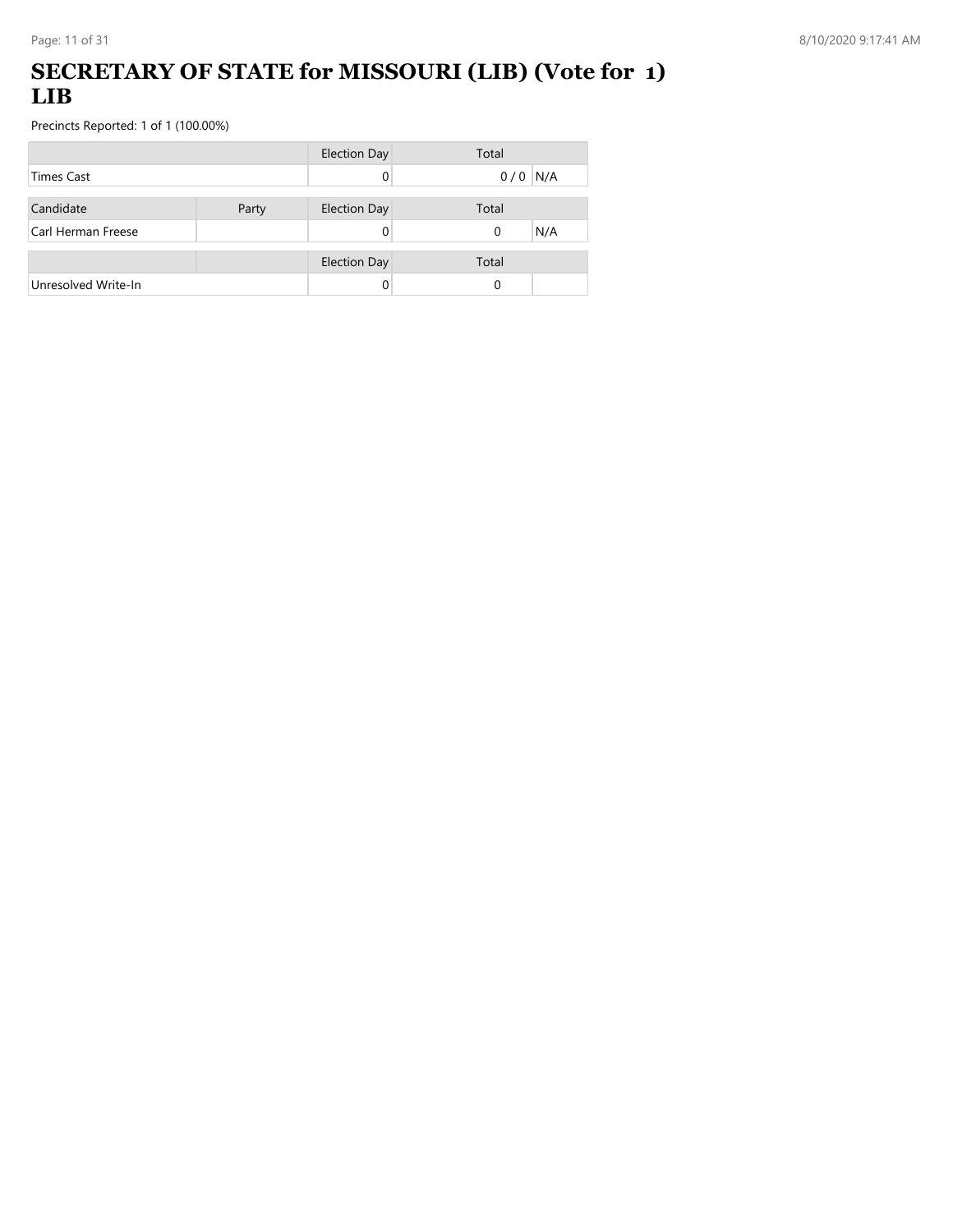### **SECRETARY OF STATE for MISSOURI (GRN) (Vote for 1) GRN**

|                     |       | <b>Election Day</b> | Total           |
|---------------------|-------|---------------------|-----------------|
| <b>Times Cast</b>   |       |                     | $0/0$ N/A       |
| Candidate           | Party | <b>Election Day</b> | Total           |
| Paul Lehmann        |       |                     | N/A<br>$\Omega$ |
|                     |       | <b>Election Day</b> | Total           |
| Unresolved Write-In |       |                     | 0               |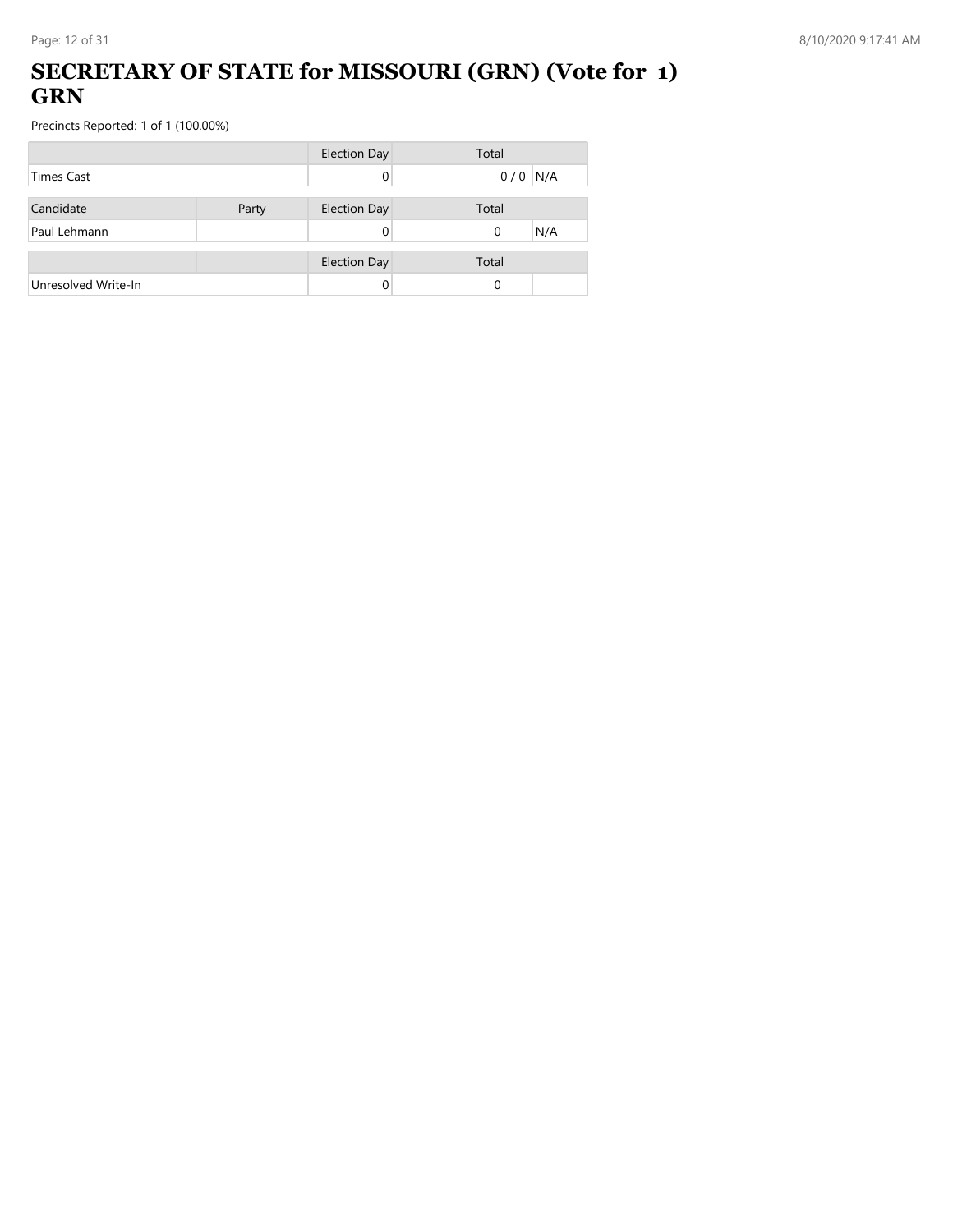#### **SECRETARY OF STATE for MISSOURI (CST) (Vote for 1) CST**

|                     |       | <b>Election Day</b> | Total     |
|---------------------|-------|---------------------|-----------|
| <b>Times Cast</b>   |       |                     | $0/0$ N/A |
|                     |       |                     |           |
| Candidate           | Party | <b>Election Day</b> | Total     |
| Paul Venable        |       |                     | N/A<br>0  |
|                     |       |                     |           |
|                     |       | <b>Election Day</b> | Total     |
| Unresolved Write-In |       |                     | $\Omega$  |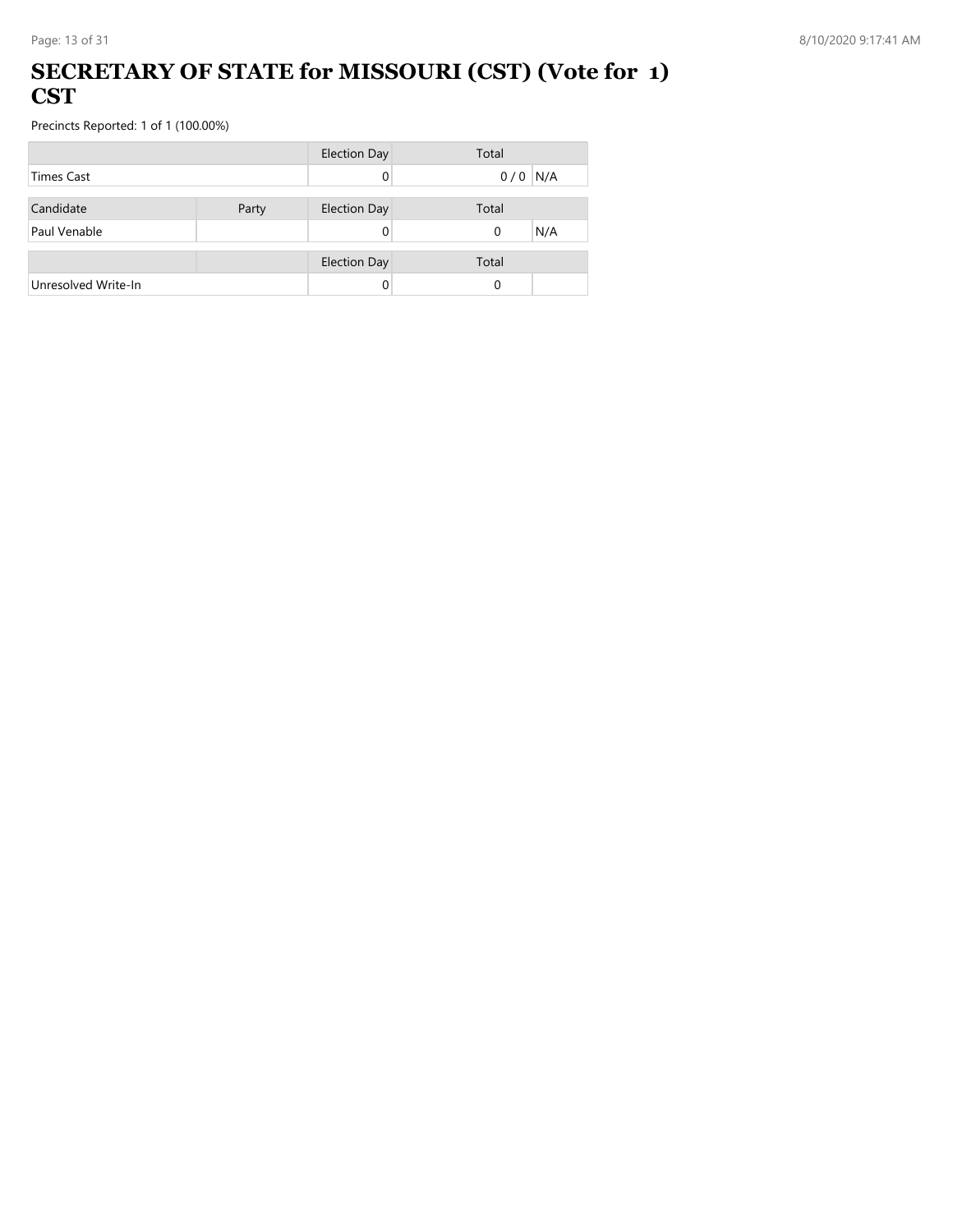### **STATE TREASURER for MISSOURI (REP) (Vote for 1) REP**

|                     |       | <b>Election Day</b> | Total          |
|---------------------|-------|---------------------|----------------|
| <b>Times Cast</b>   |       | 153                 | $153/0$ N/A    |
| Candidate           | Party | <b>Election Day</b> | Total          |
| Scott Fitzpatrick   |       | 118                 | 100.00%<br>118 |
|                     |       |                     |                |
|                     |       | <b>Election Day</b> | Total          |
| Unresolved Write-In |       | 0                   | 0              |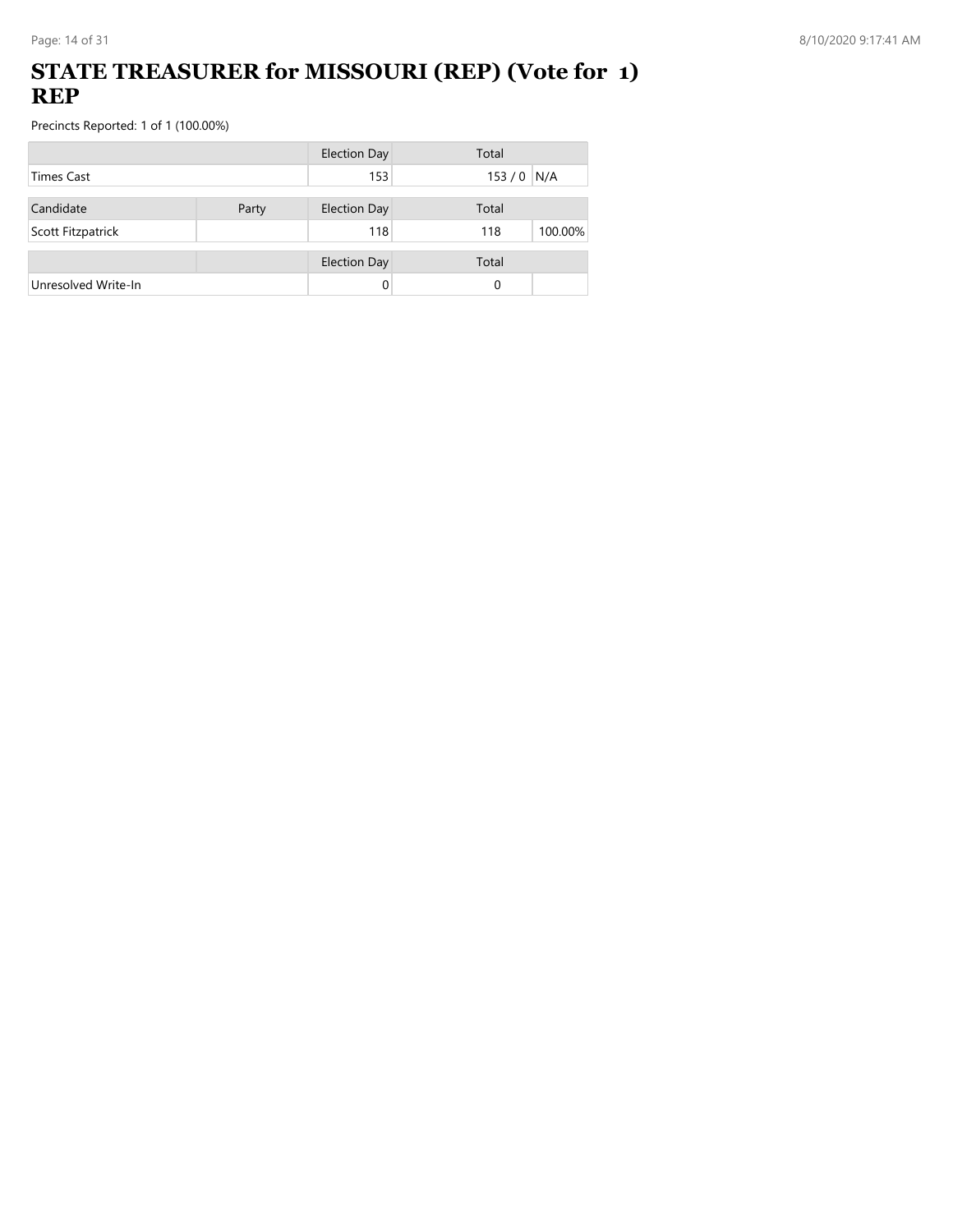## **STATE TREASURER for MISSOURI (DEM) (Vote for 1) DEM**

|                      |       | <b>Election Day</b> | Total        |
|----------------------|-------|---------------------|--------------|
| <b>Times Cast</b>    |       | 12                  | N/A<br>12/0  |
| Candidate            | Party | <b>Election Day</b> | Total        |
| Vicki Lorenz Englund |       | q                   | 100.00%<br>9 |
|                      |       | <b>Election Day</b> | Total        |
| Unresolved Write-In  |       |                     | 0            |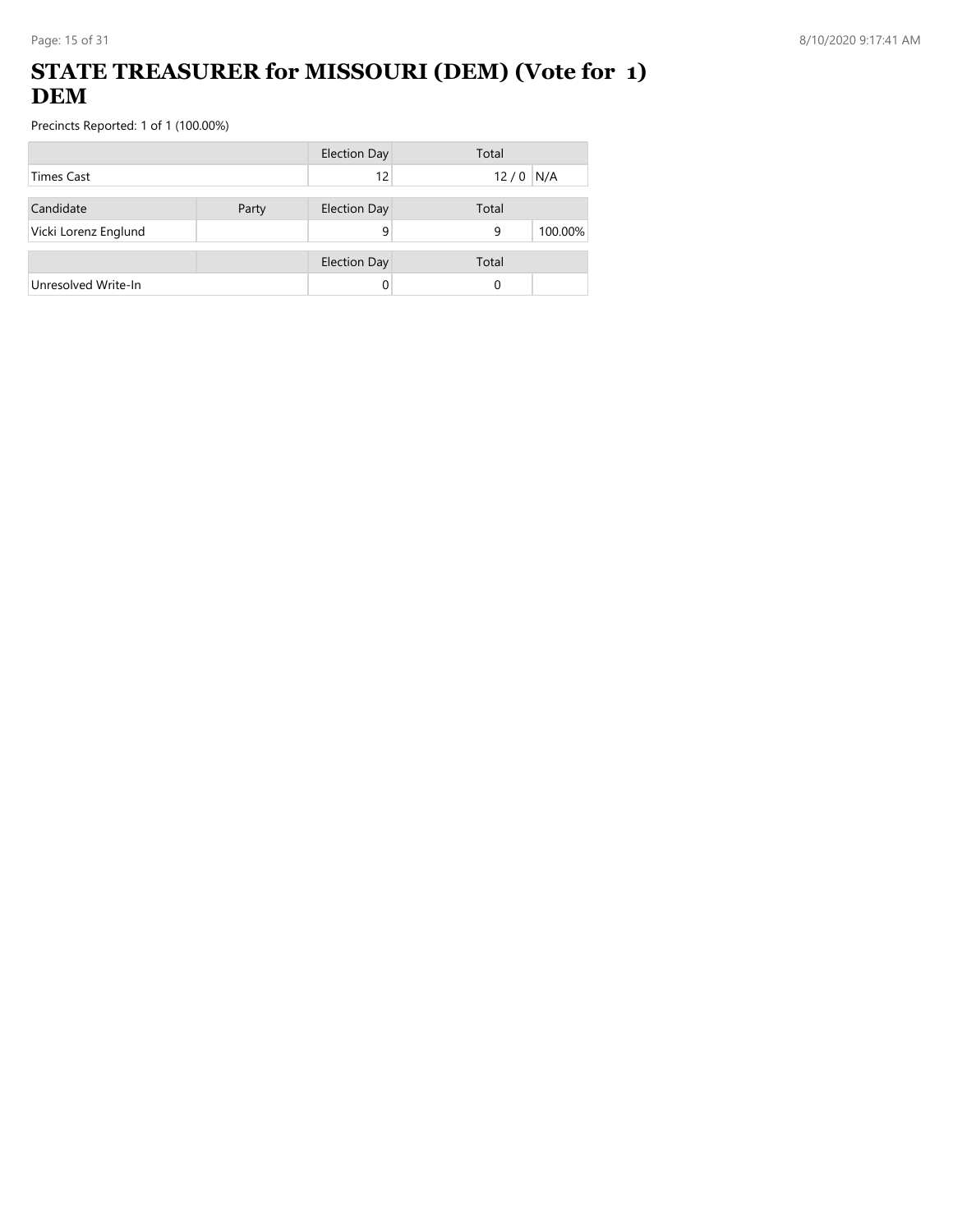### **STATE TREASURER for MISSOURI (LIB) (Vote for 1) LIB**

|                        |       | <b>Election Day</b> | Total           |
|------------------------|-------|---------------------|-----------------|
| <b>Times Cast</b>      |       | 0                   | $0/0$ N/A       |
|                        |       |                     |                 |
| Candidate              | Party | <b>Election Day</b> | Total           |
| Nicholas (Nick) Kasoff |       |                     | N/A<br>$\Omega$ |
|                        |       |                     |                 |
|                        |       | <b>Election Day</b> | Total           |
| Unresolved Write-In    |       |                     | 0               |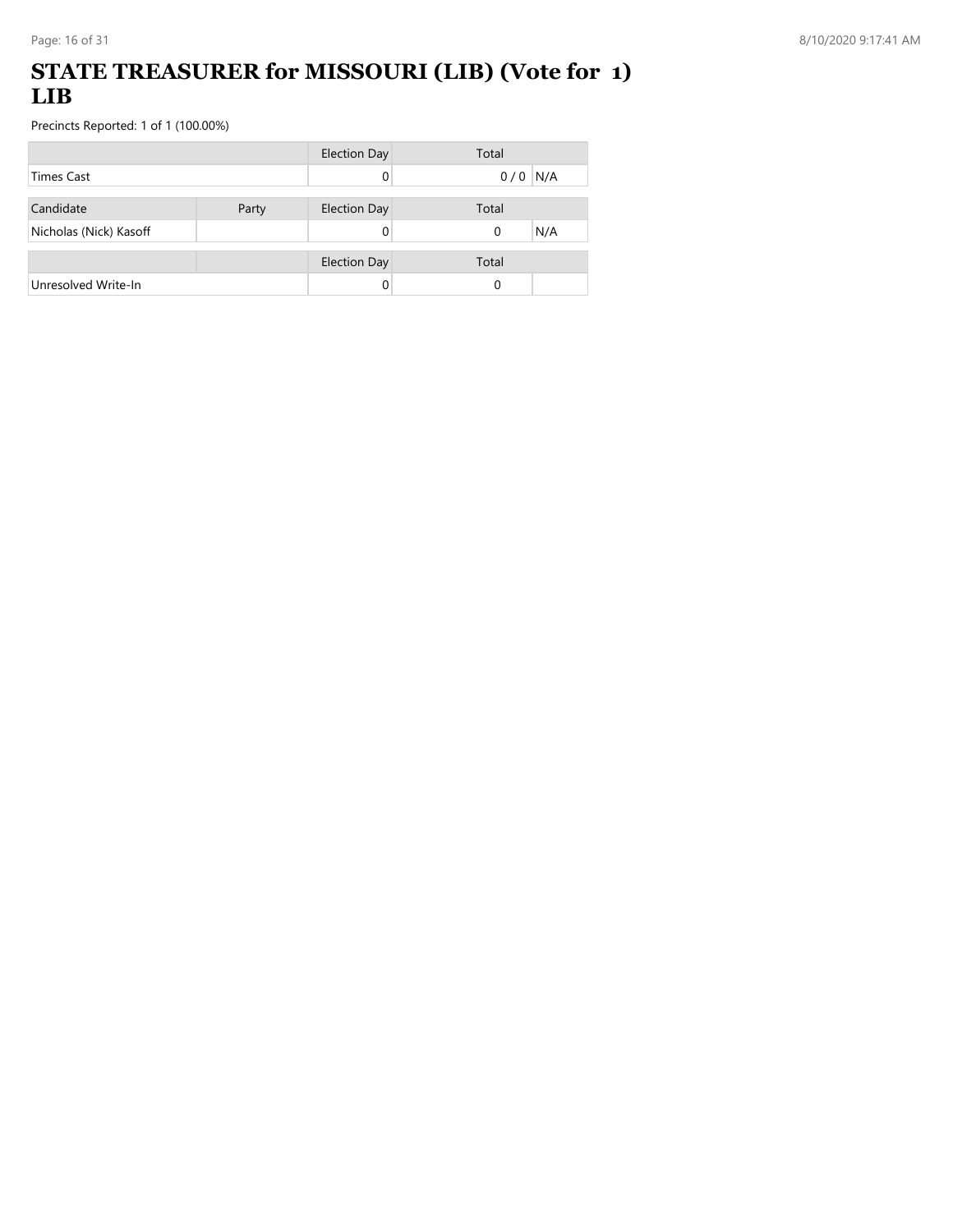### **STATE TREASURER for MISSOURI (GRN) (Vote for 1) GRN**

|                     |       | <b>Election Day</b> | Total           |
|---------------------|-------|---------------------|-----------------|
| <b>Times Cast</b>   |       |                     | $0/0$ N/A       |
| Candidate           | Party | <b>Election Day</b> | Total           |
| Joseph Civettini    |       |                     | N/A<br>$\Omega$ |
|                     |       |                     |                 |
|                     |       | <b>Election Day</b> | Total           |
| Unresolved Write-In |       |                     | 0               |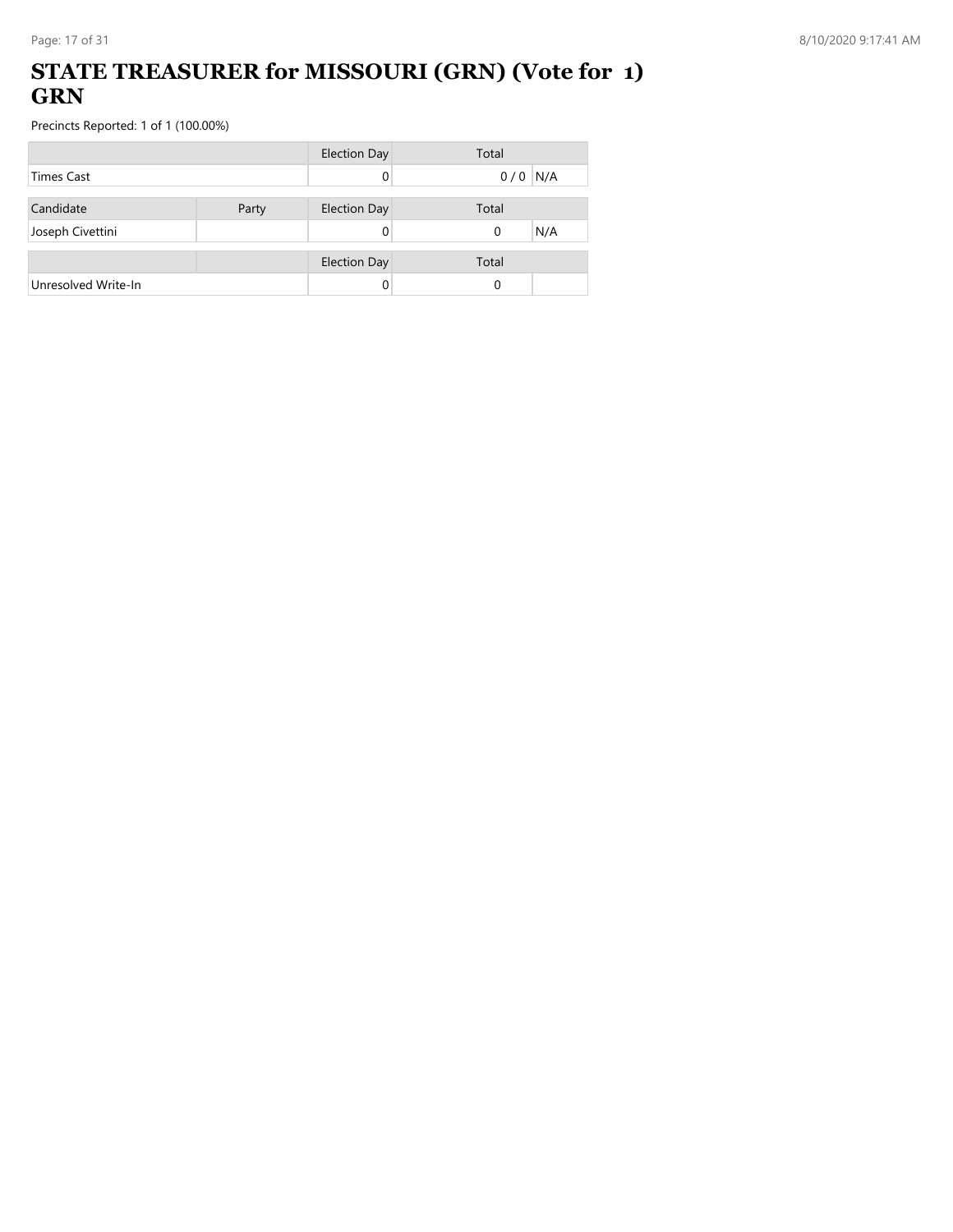#### **ATTORNEY GENERAL for MISSOURI (REP) (Vote for 1) REP**

|                     |       | <b>Election Day</b> | Total          |
|---------------------|-------|---------------------|----------------|
| <b>Times Cast</b>   |       | 153                 | $153/0$ N/A    |
| Candidate           | Party | <b>Election Day</b> | Total          |
| Eric Schmitt        |       | 119                 | 100.00%<br>119 |
|                     |       | <b>Election Day</b> | Total          |
| Unresolved Write-In |       | 0                   | 0              |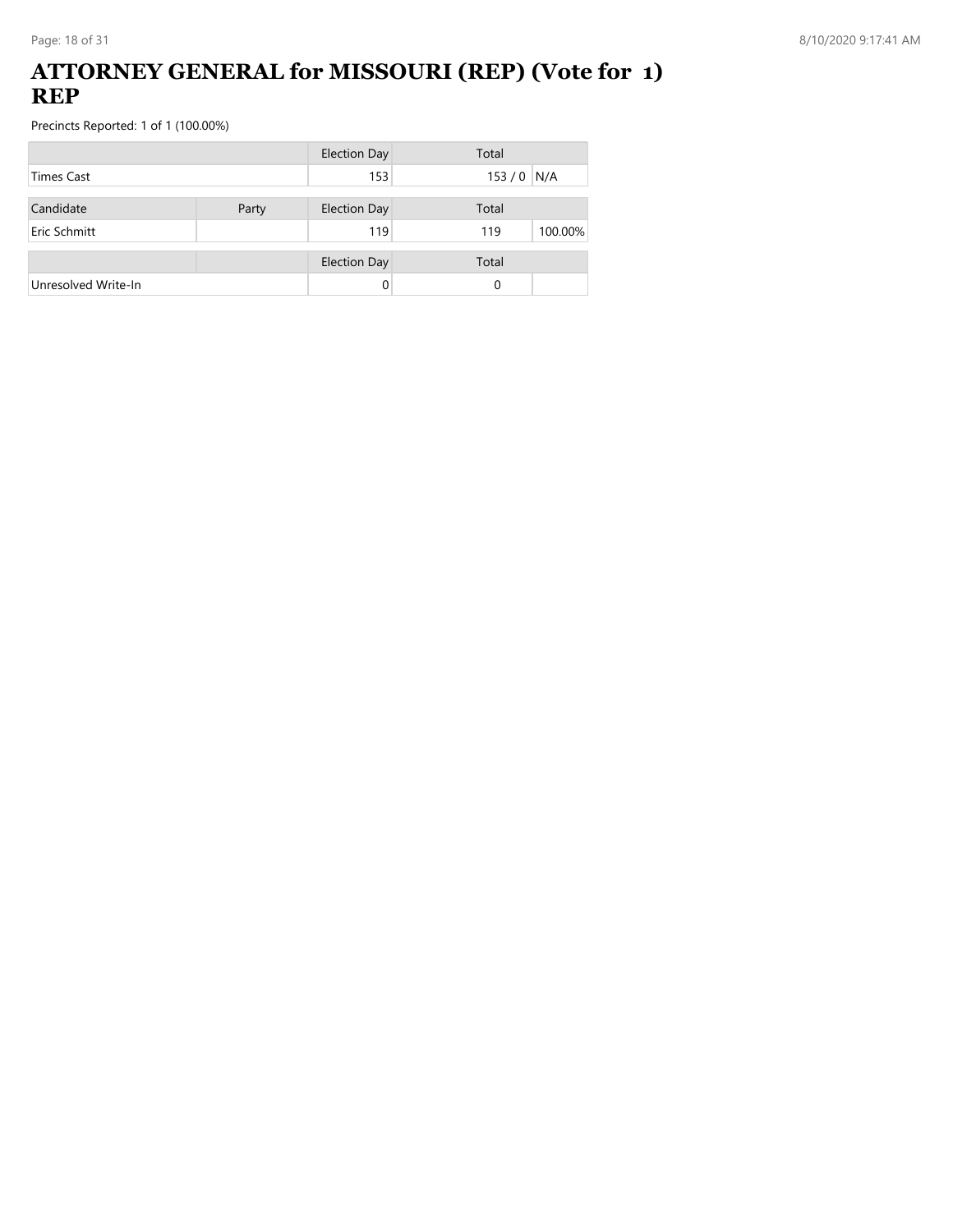### **ATTORNEY GENERAL for MISSOURI (DEM) (Vote for 1) DEM**

|                      |       | <b>Election Day</b> | Total |        |
|----------------------|-------|---------------------|-------|--------|
| <b>Times Cast</b>    |       | 12                  | 12/0  | N/A    |
| Candidate            | Party | <b>Election Day</b> | Total |        |
| <b>Rich Finneran</b> |       | 8                   | 8     | 66.67% |
| Elad Gross           |       | 4                   | 4     | 33.33% |
|                      |       | <b>Election Day</b> | Total |        |
| Unresolved Write-In  |       |                     | 0     |        |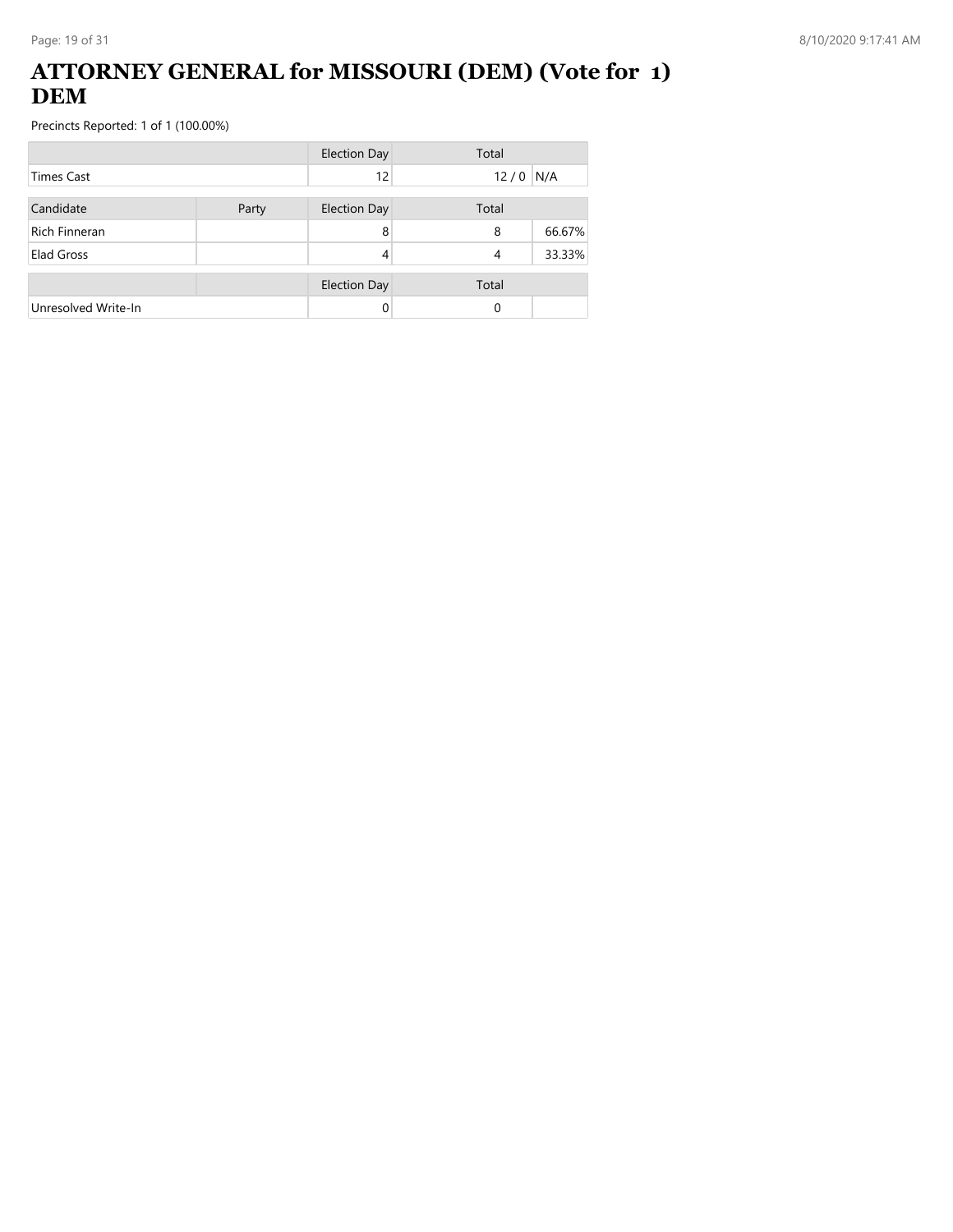### **ATTORNEY GENERAL for MISSOURI (LIB) (Vote for 1) LIB**

|                     |       | <b>Election Day</b> | Total           |
|---------------------|-------|---------------------|-----------------|
| <b>Times Cast</b>   |       |                     | $0/0$ N/A       |
|                     |       |                     |                 |
| Candidate           | Party | <b>Election Day</b> | Total           |
| Kevin C Babcock     |       |                     | N/A<br>$\Omega$ |
|                     |       |                     |                 |
|                     |       | <b>Election Day</b> | Total           |
| Unresolved Write-In |       |                     | 0               |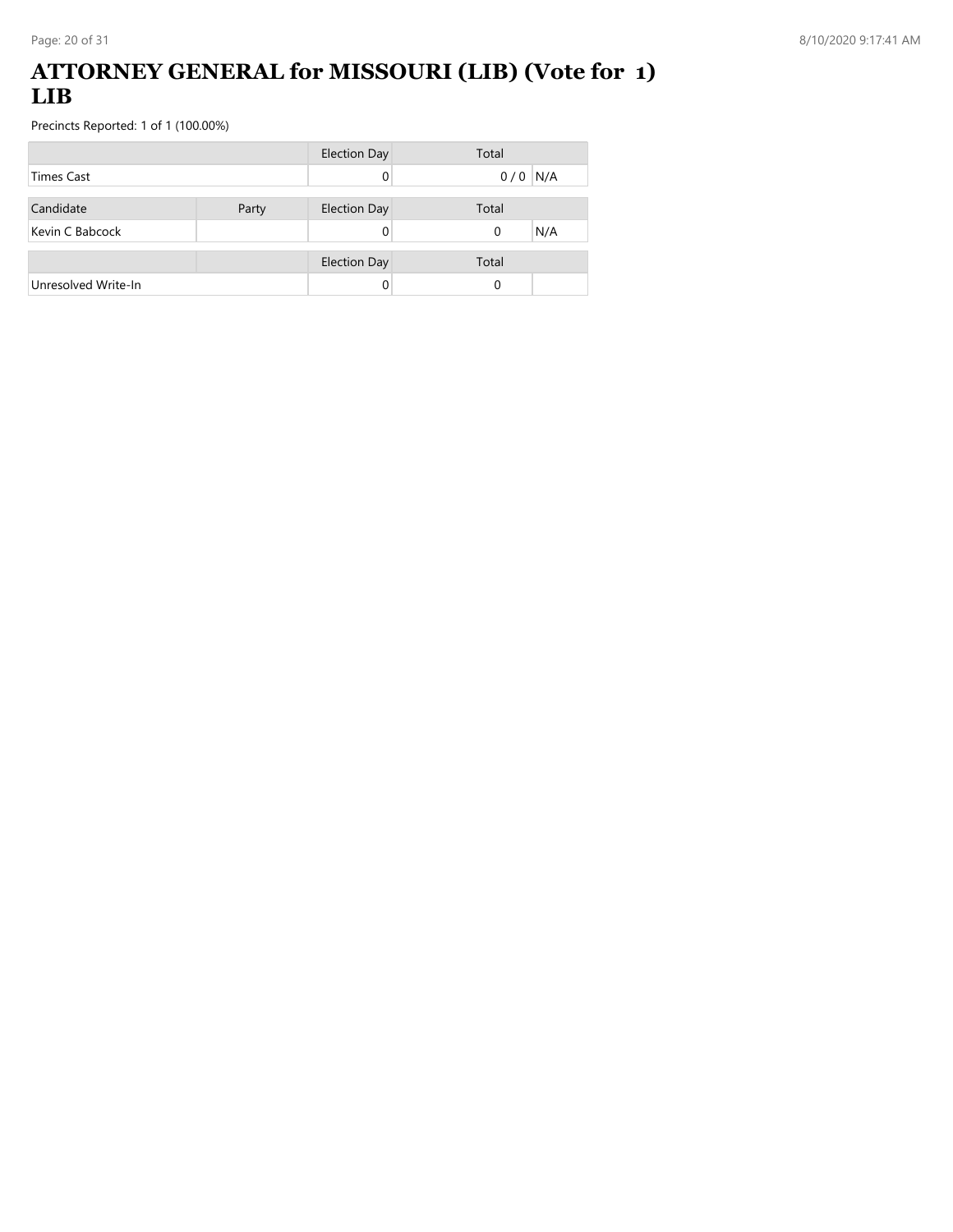#### **UNITED STATES REPRESENTATIVE IN CONGRESS for 3RD DISTRICT (REP), MISSOURI (Vote for 1) REP**

|                           |       | <b>Election Day</b> | Total          |        |
|---------------------------|-------|---------------------|----------------|--------|
| <b>Times Cast</b>         |       | 153                 | 153/0          | N/A    |
| Candidate                 | Party | <b>Election Day</b> | Total          |        |
| Brandon Wilkinson         |       | 15                  | 15             | 10.27% |
| Adela Wisdom              |       |                     | 1              | 0.68%  |
| <b>Blaine Luetkemeyer</b> |       | 122                 | 122            | 83.56% |
| Jeffrey Nowak             |       | 4                   | $\overline{4}$ | 2.74%  |
| Lynette Trares            |       | 4                   | $\overline{4}$ | 2.74%  |
|                           |       | <b>Election Day</b> | Total          |        |
| Unresolved Write-In       |       | 0                   | 0              |        |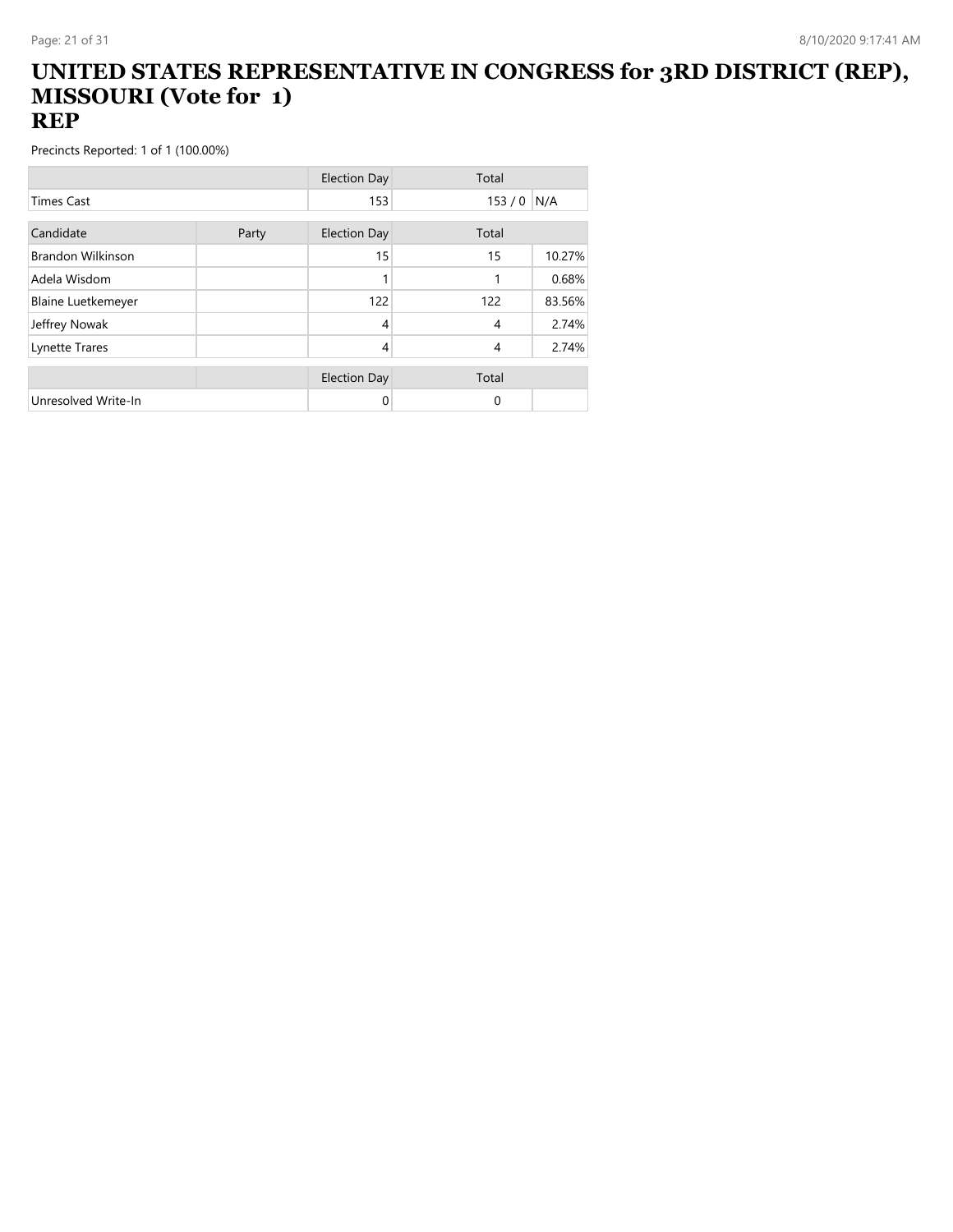#### **UNITED STATES REPRESENTATIVE IN CONGRESS for 3RD DISTRICT (DEM), MISSOURI (Vote for 1) DEM**

|                     |       | <b>Election Day</b> | Total |        |
|---------------------|-------|---------------------|-------|--------|
| <b>Times Cast</b>   |       | 12                  | 12/0  | N/A    |
|                     |       |                     |       |        |
| Candidate           | Party | <b>Election Day</b> | Total |        |
| Megan Rezabek       |       |                     | 7     | 63.64% |
| Dennis Oglesby      |       | 4                   | 4     | 36.36% |
|                     |       |                     |       |        |
|                     |       | <b>Election Day</b> | Total |        |
| Unresolved Write-In |       |                     | 0     |        |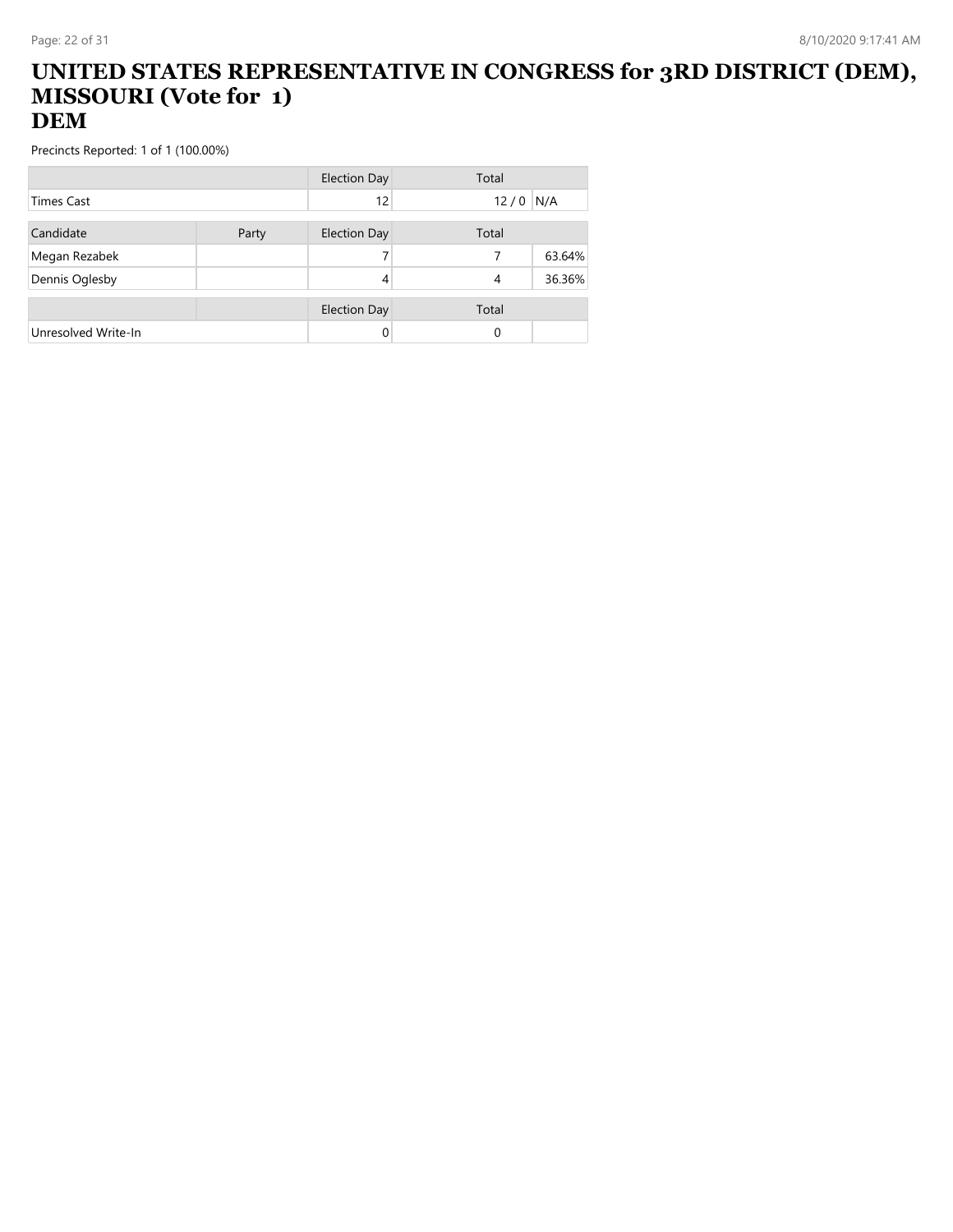#### **UNITED STATES REPRESENTATIVE IN CONGRESS for 3RD DISTRICT (LIB), MISSOURI (Vote for 1) LIB**

|                       |       | <b>Election Day</b> | Total           |
|-----------------------|-------|---------------------|-----------------|
| <b>Times Cast</b>     |       |                     | N/A<br>0/0      |
|                       |       |                     |                 |
| Candidate             | Party | <b>Election Day</b> | Total           |
| Leonard J Steinman II |       |                     | N/A<br>$\Omega$ |
|                       |       |                     |                 |
|                       |       | <b>Election Day</b> | Total           |
| Unresolved Write-In   |       |                     |                 |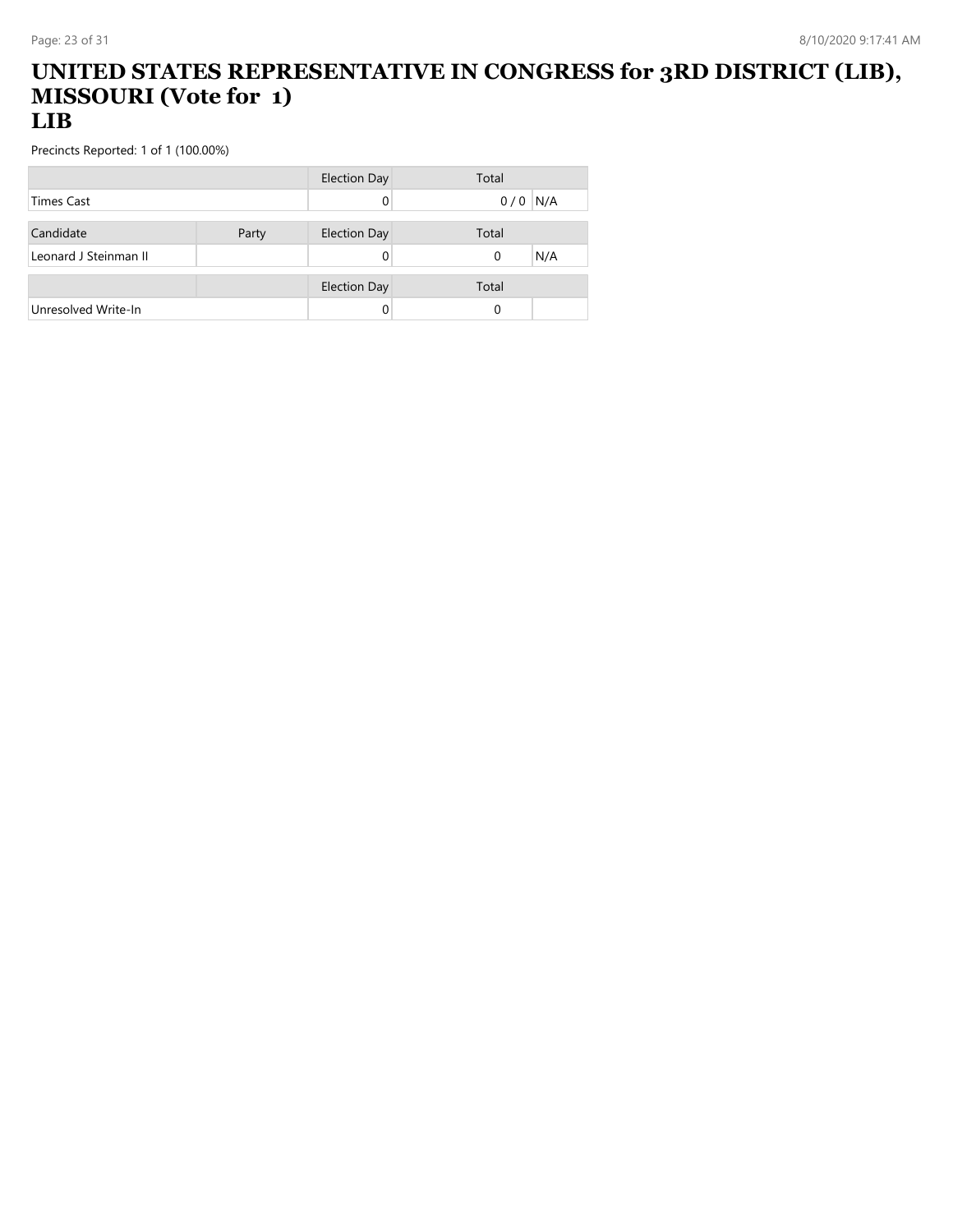## **STATE REPRESENTATIVE for 42ND DISTRICT (REP), MISSOURI (Vote for 1) REP**

|                     |       | <b>Election Day</b> | Total          |
|---------------------|-------|---------------------|----------------|
| <b>Times Cast</b>   |       | 153                 | $153/0$ N/A    |
| Candidate           | Party | <b>Election Day</b> | Total          |
| Jeff Porter         |       | 109                 | 100.00%<br>109 |
|                     |       |                     |                |
|                     |       | <b>Election Day</b> | Total          |
| Unresolved Write-In |       |                     | 0              |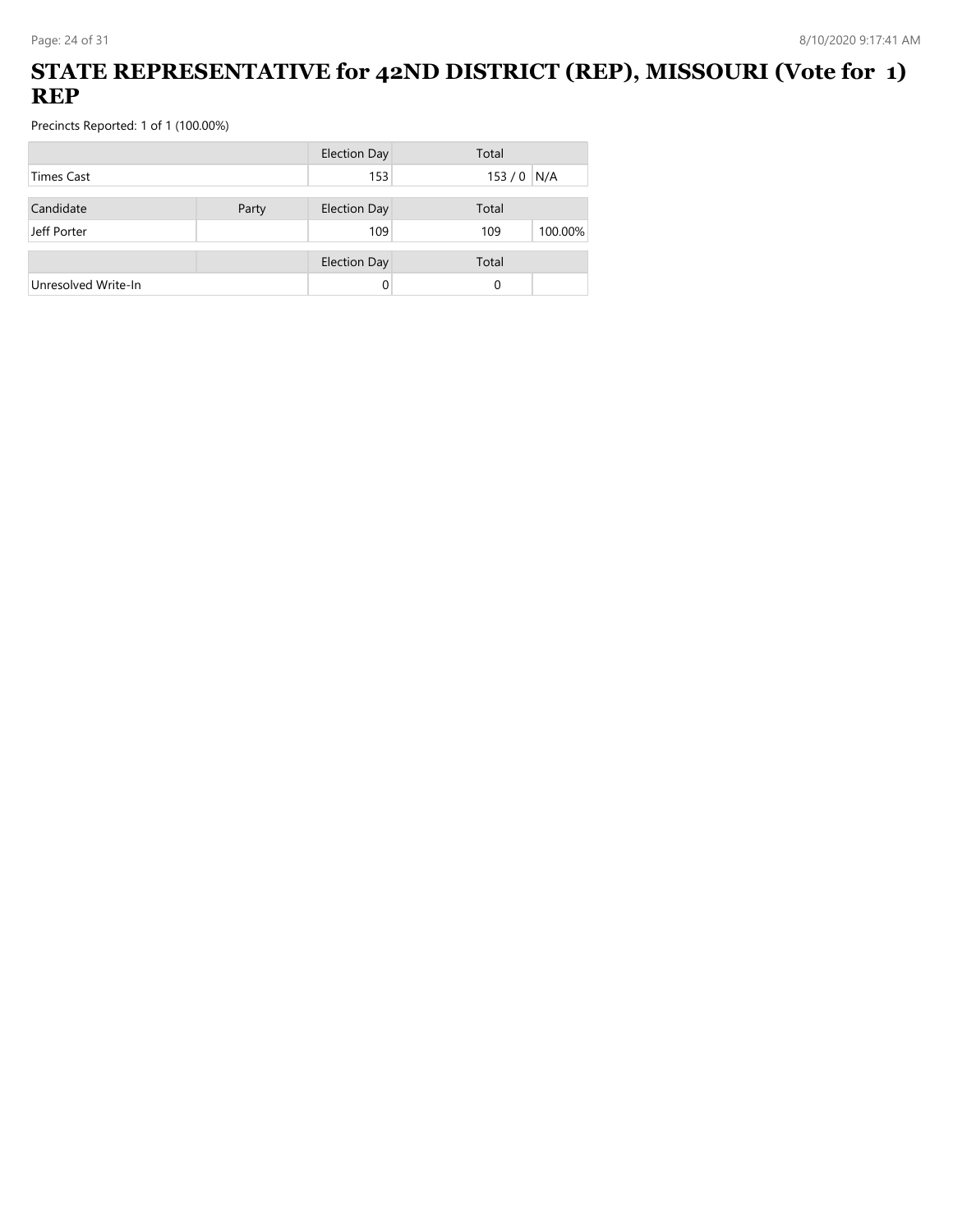#### **COUNTY COMMISSIONER for SOUTHERN DISTRICT (REP), MISSOURI (Vote for 1) REP**

|                     |       | <b>Election Day</b> | Total       |        |
|---------------------|-------|---------------------|-------------|--------|
| <b>Times Cast</b>   |       | 153                 | 153/0       | N/A    |
| Candidate           | Party | <b>Election Day</b> | Total       |        |
| Tony Gagliano       |       | 14                  | 14          | 9.21%  |
| Dave Mikus          |       | 8                   | 8           | 5.26%  |
| Luke F. Struckhoff  |       | 15                  | 15          | 9.87%  |
| Tom Meyer           |       | 115                 | 115         | 75.66% |
| Jason Boles         |       | $\Omega$            | $\mathbf 0$ | 0.00%  |
|                     |       | <b>Election Day</b> | Total       |        |
| Unresolved Write-In |       | 0                   | $\Omega$    |        |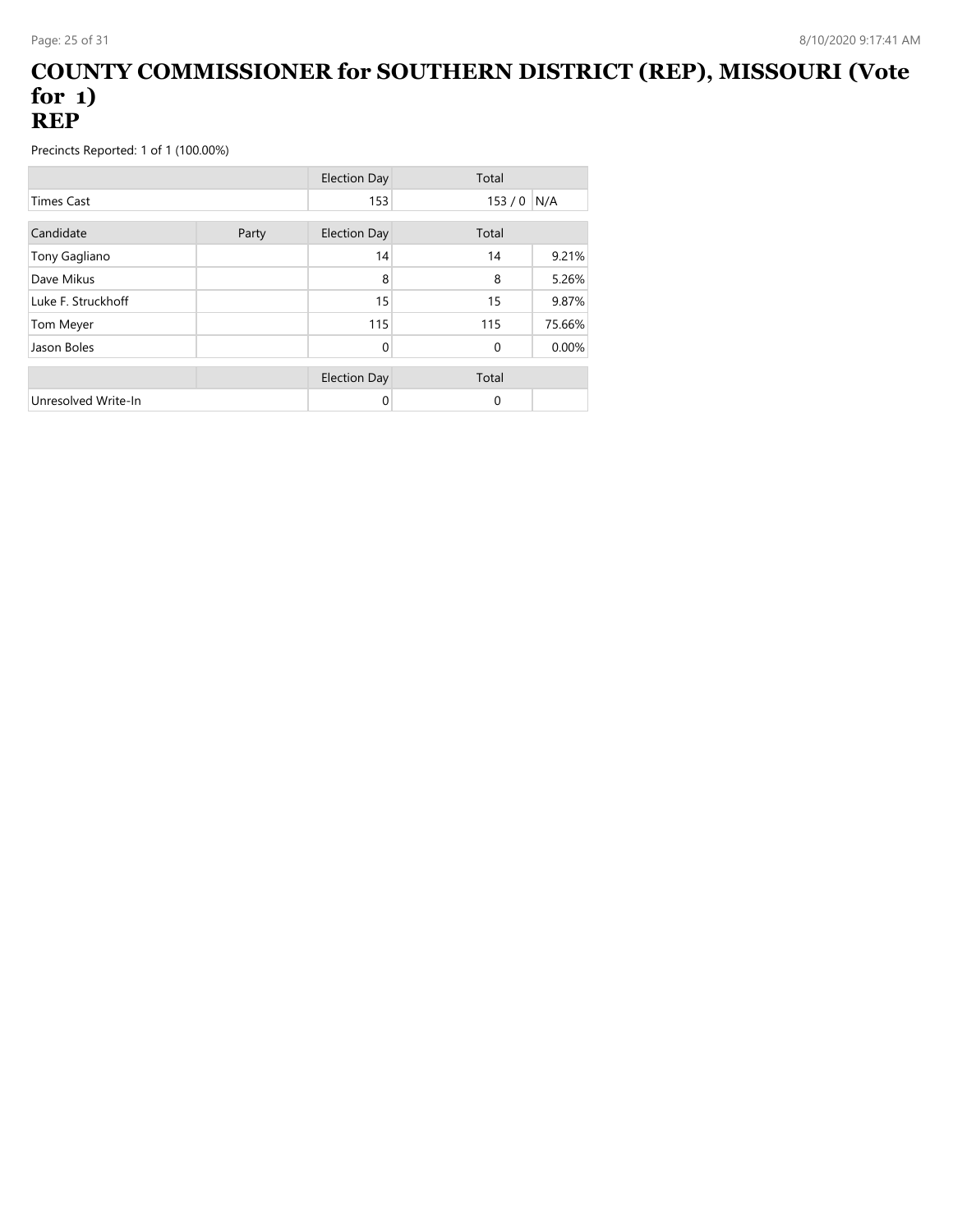## **SHERIFF for WARREN COUNTY (REP), MISSOURI (Vote for 1) REP**

|                     |       | <b>Election Day</b> | Total          |
|---------------------|-------|---------------------|----------------|
| Times Cast          |       | 153                 | 153/0<br>N/A   |
| Candidate           | Party | <b>Election Day</b> | Total          |
| Kevin Harrison      |       | 133                 | 100.00%<br>133 |
|                     |       | <b>Election Day</b> | Total          |
| Unresolved Write-In |       | 0                   | 0              |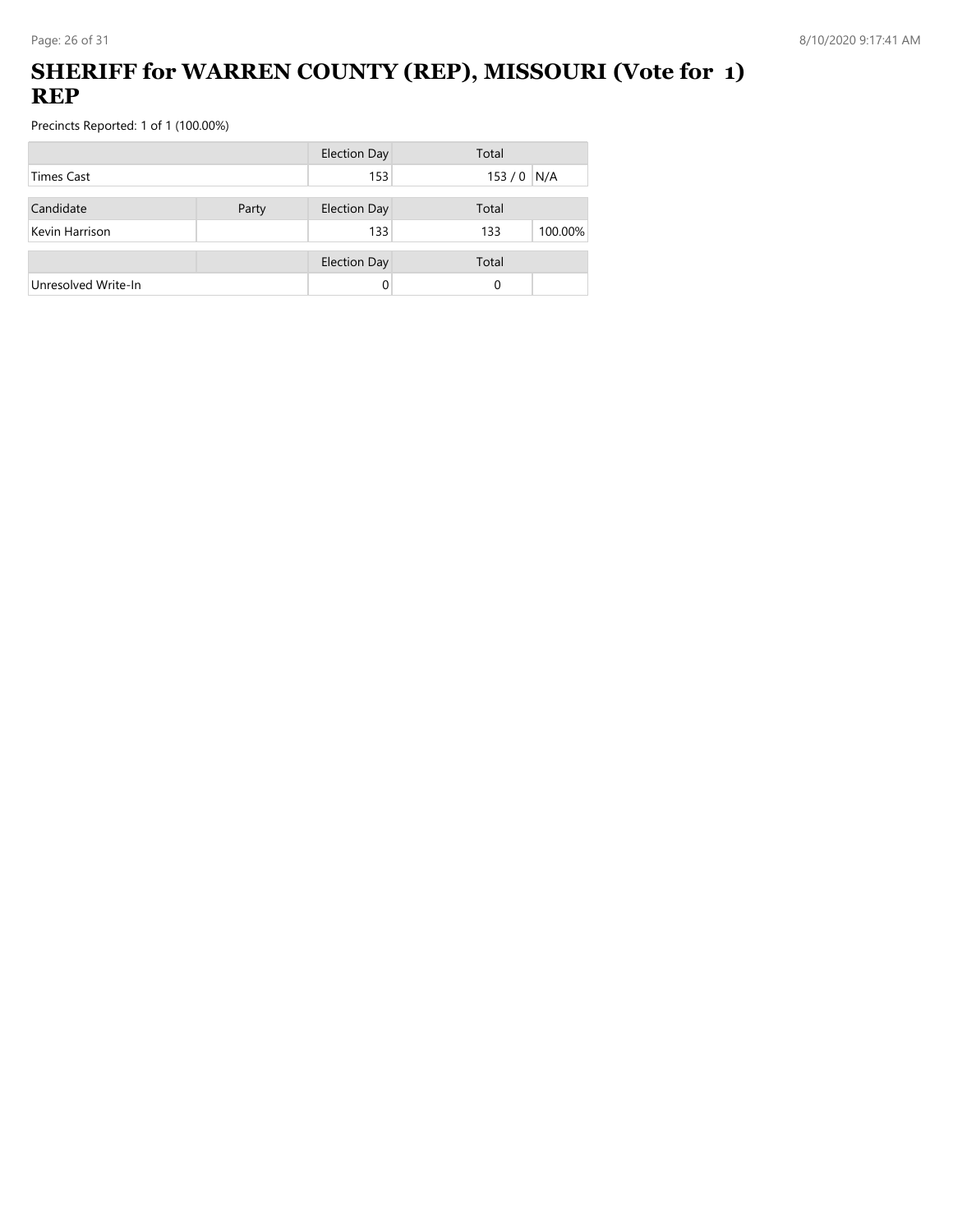## **ASSESSOR for WARREN COUNTY (REP), MISSOURI (Vote for 1) REP**

|                          |       | <b>Election Day</b> | Total |        |
|--------------------------|-------|---------------------|-------|--------|
| <b>Times Cast</b>        |       | 153                 | 153/0 | N/A    |
| Candidate                | Party | <b>Election Day</b> | Total |        |
| Kathryn L. (Katie) Smith |       | 119                 | 119   | 84.40% |
| Terence (Terry) Bracht   |       | 22                  | 22    | 15.60% |
|                          |       | <b>Election Day</b> | Total |        |
| Unresolved Write-In      |       |                     | 0     |        |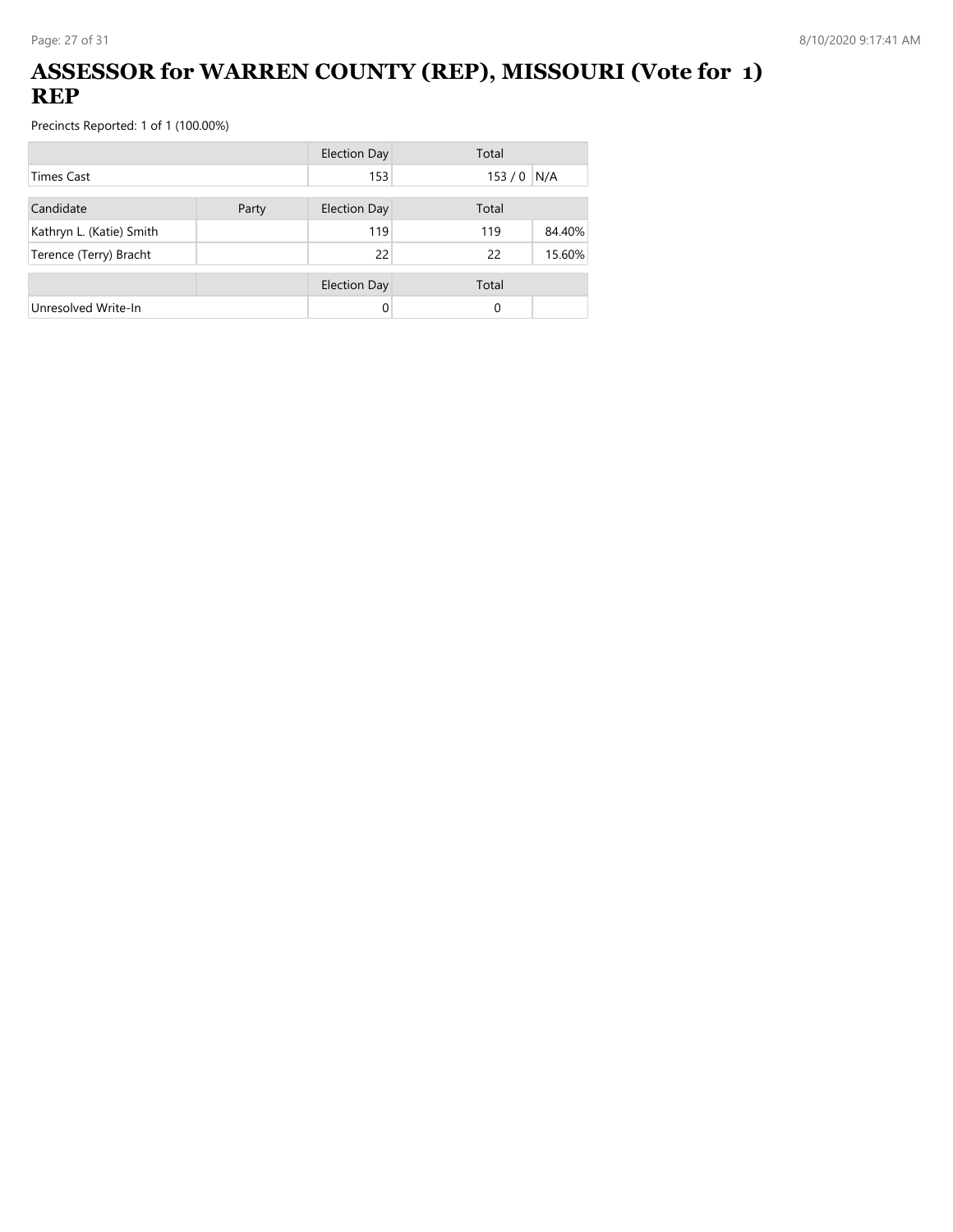#### **PUBLIC ADMINISTRATOR for WARREN COUNTY (REP), MISSOURI (Vote for 1) REP**

|                         |       | Election Day        | Total       |         |
|-------------------------|-------|---------------------|-------------|---------|
| Times Cast              |       | 153                 | $153/0$ N/A |         |
|                         |       |                     |             |         |
| Candidate               | Party | <b>Election Day</b> | Total       |         |
| Melissa (Missy) Dempsey |       | 110                 | 110         | 100.00% |
|                         |       |                     |             |         |
|                         |       | <b>Election Day</b> | Total       |         |
| Unresolved Write-In     |       |                     | 0           |         |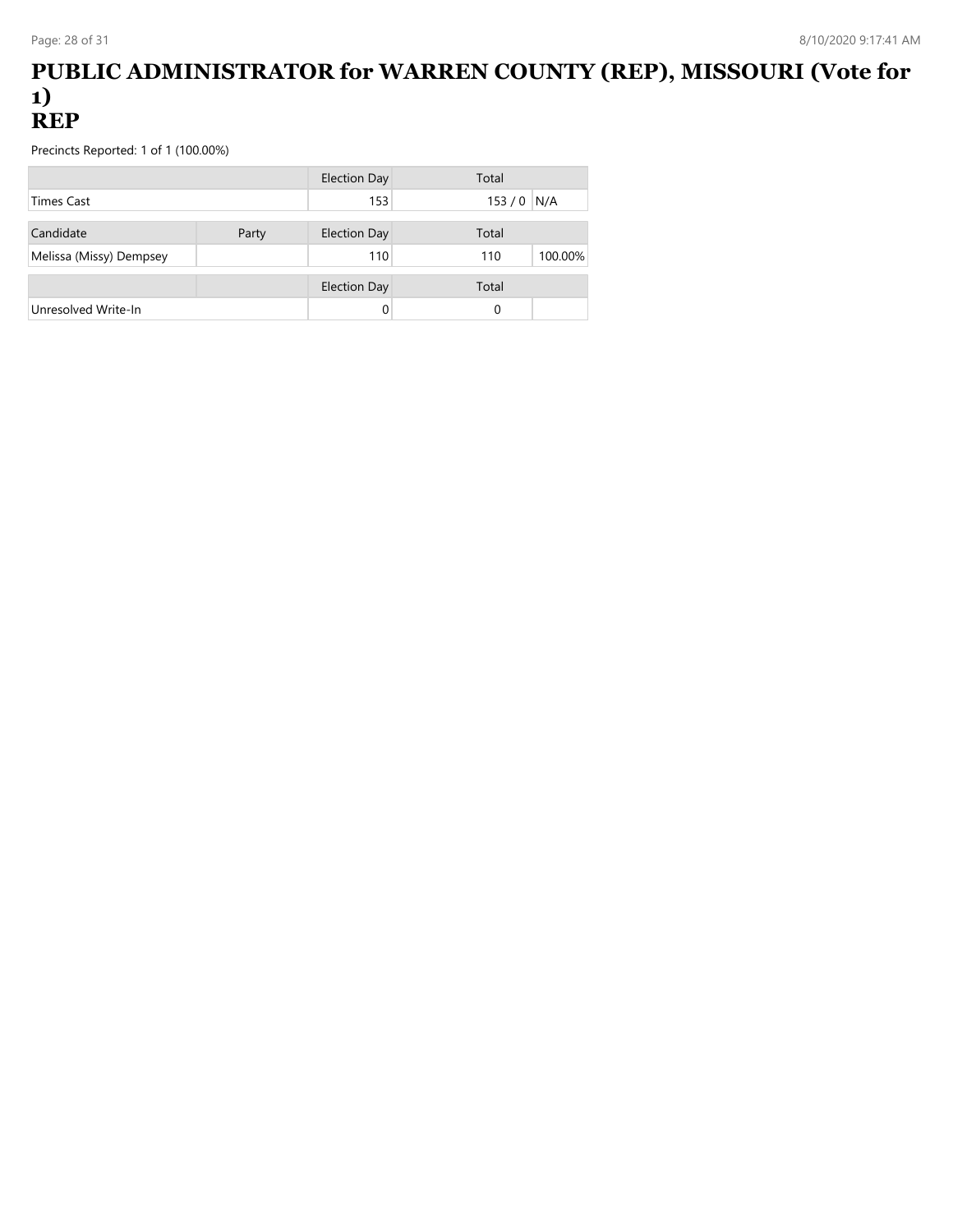## **CORONER for WARREN COUNTY (REP), MISSOURI (Vote for 1) REP**

|                     |       | <b>Election Day</b> | Total          |
|---------------------|-------|---------------------|----------------|
| <b>Times Cast</b>   |       | 153                 | $153/0$ N/A    |
| Candidate           | Party | <b>Election Day</b> | Total          |
| Mark W. O'Neill     |       | 107                 | 100.00%<br>107 |
|                     |       | <b>Election Day</b> | Total          |
| Unresolved Write-In |       | 0                   | 0              |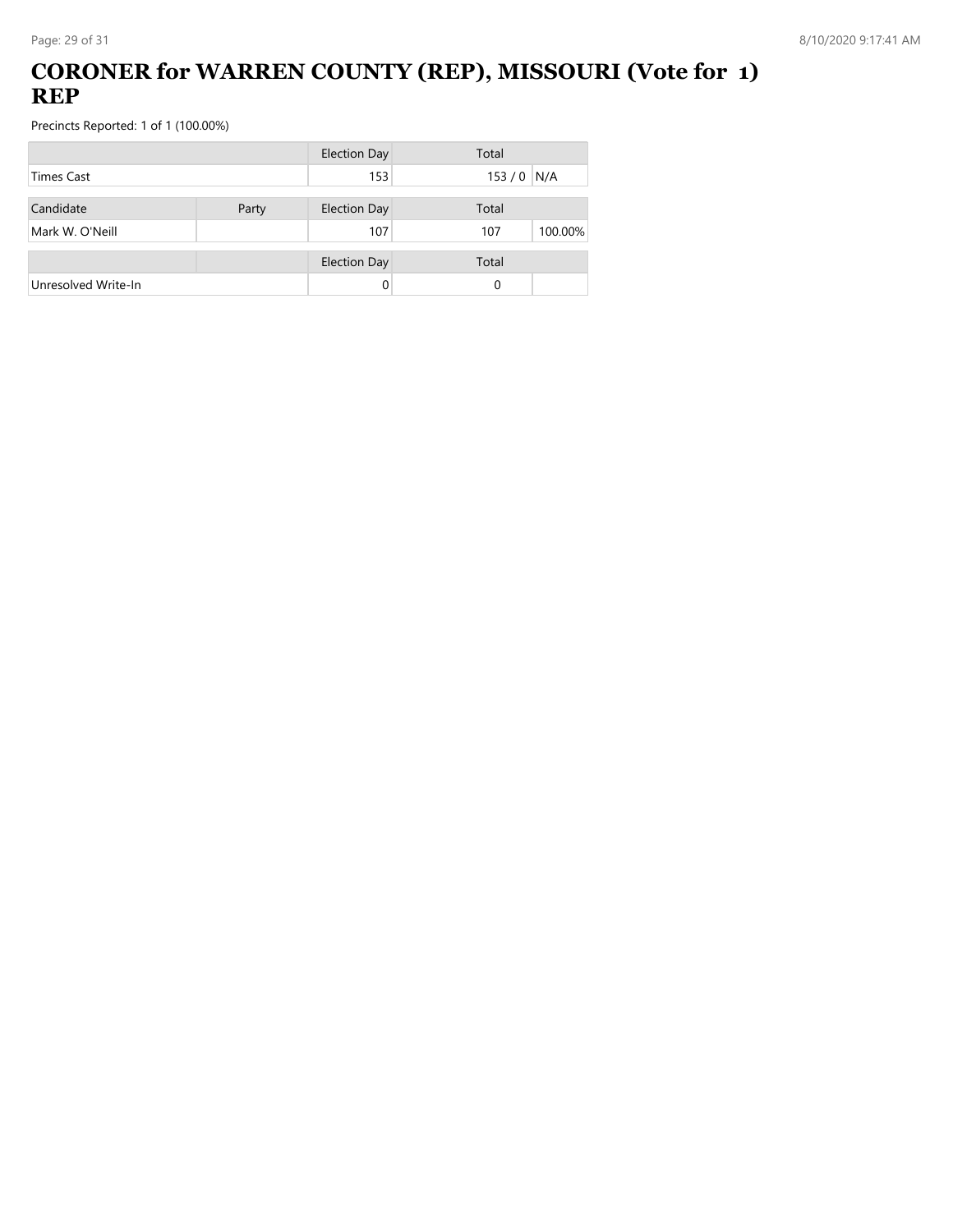## **SURVEYOR for WARREN COUNTY (REP), MISSOURI (Vote for 1) REP**

|                     |       | <b>Election Day</b> | Total          |
|---------------------|-------|---------------------|----------------|
| <b>Times Cast</b>   |       | 153                 | $153/0$ N/A    |
| Candidate           | Party | <b>Election Day</b> | Total          |
| Robert L. Lewis     |       | 116                 | 100.00%<br>116 |
|                     |       | <b>Election Day</b> | Total          |
| Unresolved Write-In |       | 0                   | 0              |